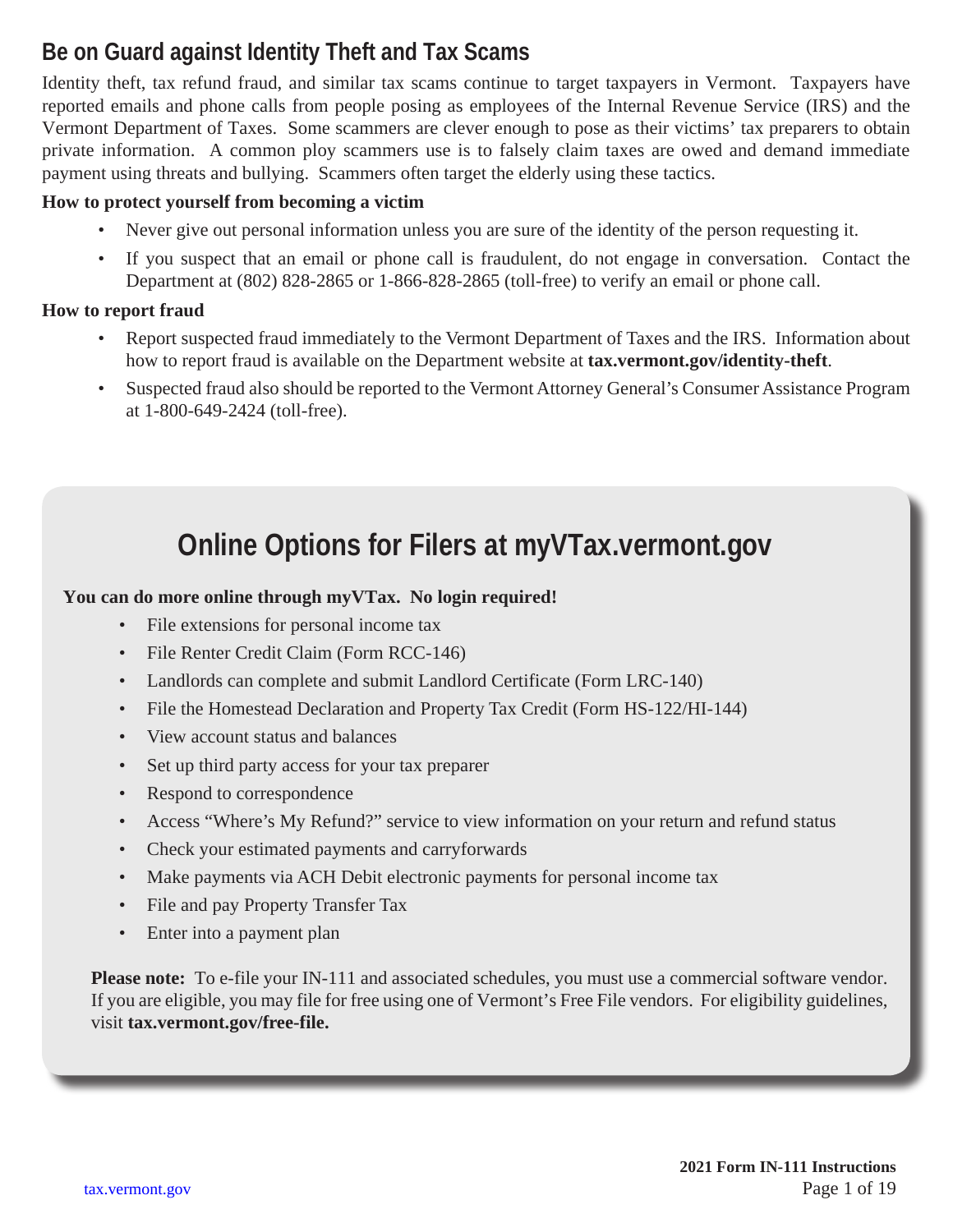# Free Tax Help for Vermonters



In 2021, about 200,000 Vermont taxpayers were eligible to e-file their federal and state taxes through Free File — **for FREE!** 

Only about 12,000, or about 6%, of those eligible actually used Free File to file their taxes.

**Are you eligible for Free File?** 

## **To find out, visit [tax.vermont.gov/free-file](http://tax.vermont.gov/free-file)**

### **Volunteer Income Tax Assistance (VITA) & Tax Counseling for the Elderly (TCE) Programs**

Free tax help is available through VITA to the elderly and those with **1)** lower incomes, **2)** disabilities, or **3)** limited English. TCE focuses on those age 60 years and older. The IRS sponsors both programs. Find a VITA/TCE location nearest you at **www.irs.gov**. Search for "Free tax help."

#### **AARP Foundation Tax-Aide Program**

AARP provides tax assistance sites to taxpayers with low and moderate incomes, giving special attention to those 50 years and older. Find the Tax-Aide location nearest you at **www.aarp.org**. Search for "Tax Aide."

#### **MyFreeTaxes Partnership**

The partnership offers free federal and Vermont filing assistance for qualified individuals. Are you eligible? Find out at **www.myfreetaxes.com**.



 **2021 Form IN-111 Instructions** [tax.vermont.gov](http://tax.vermont.gov) Page 2 of 19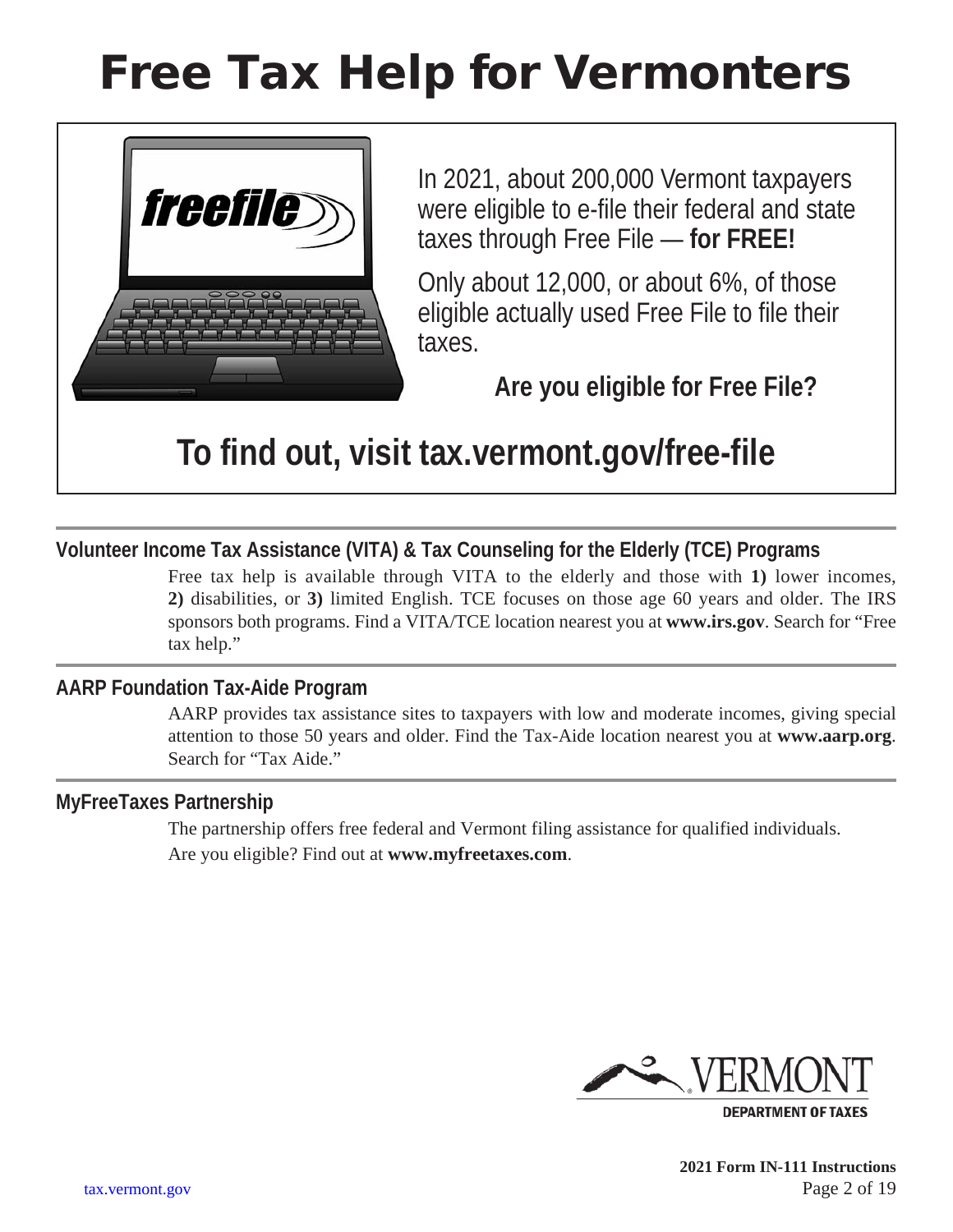### **General Instructions**

#### **Requirement to File a Vermont Income Tax Return**

A 2021 Vermont Income Tax Return must be filed by all full-year or part-year Vermont residents or a nonresident if you are required to file a 2021 federal income tax return, **AND**

• You earned or received more than \$100 in Vermont income,

#### **OR**

• You earned or received gross income of more than \$1,000 as a nonresident. Read Vermont law at 32 V.S.A. § 5861 and § 5823(b) for information on sources of income.

Visit our website for more information.

#### **Due Date**

The 2021 Vermont Income Tax Return must be filed by April 18, 2022.

#### **Timely Filing**

Tax returns mailed through the U.S. Post Office are considered to be submitted on time if we receive them at the Department **within three business days after the due date.** Electronic filings transmitted on the due date are on time if the Department receives them by midnight of the due date.

#### **Late Filing Penalty and Interest after the April Due Date**

A Vermont income tax return can be filed up to 60 days after April 18, 2022, even if you have not filed an extension of time to file. However, if you file the return on the 61st day after the due date or later, the Department will assess a \$50 late file penalty. Late payment penalty and interest accrue after the April 18th due date.

#### **Filing an Extension for the Vermont Income Tax Return**

If a federal extension was filed, you are no longer required to file a separate extension with the State of Vermont. However, if you are making an extension payment, you must file Form IN-151 with your payment. An extension only allows additional

**Use Whole Dollars**

Round entries to the nearest whole dollar. The cents are preprinted with zeroes.

**Use Only Blue or Black Ink on Paper Forms**

If you are completing a paper form, use only blue or black ink. Please print legibly. If the Department cannot read your forms, we will not process them and they will be considered unfiled. You will receive a letter to refile. Then, you must resubmit properly completed, legible returns. See "Forms That Cannot Be Processed" below for more information.

time to file your income tax return. It does not extend the due date for your tax payment. Interest and penalty accrue on any tax due from April 19 to the date the Department receives your payment of tax. Extensions can be filed online at **[myVTax.vermont.gov](http://myVTax.vermont.gov)**.

**Due dates:** Extension requiring payments must be filed by April 18, 2022.

Extended returns must be filed by Oct. 17, 2022.

*NOTE:* **There is no extension of time to file a homestead declaration or property tax credit.**

#### **Late Filing Penalty and Interest after the Extended Due Date**

If you have filed an extension but do not file by the Oct. 17, 2022, extended due date, the Department will charge a \$50 late file penalty. Late payment penalty and interest accrue after the April due date. *NOTE:* The late filing penalty applies regardless if you have a refund or no tax is due. If any tax is due and is not paid by the April 18 due date, late payment penalty and interest charges also apply.

#### **Incomplete Forms**

If information necessary to support the request for a credit is missing, your filing may be processed but the credit denied. This may result in a bill or reduced refund. The Department will send you a letter requesting the missing information and give you an opportunity to supply what we've requested. The credit will not be processed until the Department receives the missing document(s) or information.

#### **Forms That Cannot Be Processed**

If your filing is not acceptable for processing, the Department will notify you by letter, and you will be required to submit it again. The date you resubmit the forms becomes the filing date of your return. The Department may assess a \$25 processing fee to partially cover the cost of taking steps to notify you in addition to our normal processing procedures. Examples of unacceptable filings include, but are not limited to, the following: forms marked "draft" or "do not file," forms not pre-approved by the Department, photocopies of forms, reduced or enlarged forms, faxed forms, forms not written in blue or black ink, forms generated from different sources, or returns emailed to the Department.

#### **Homestead Declaration**

Under Vermont law, every Vermont resident whose property meets the definition of a "homestead" must file a Homestead Declaration annually. A homestead is the principal dwelling and parcel of land surrounding the dwelling. It is your responsibility as the property owner to claim the property as a homestead if you meet, or expect to meet, the following requirements: **1)** you are a Vermont resident, and **2)** you own and occupy a homestead as your domicile as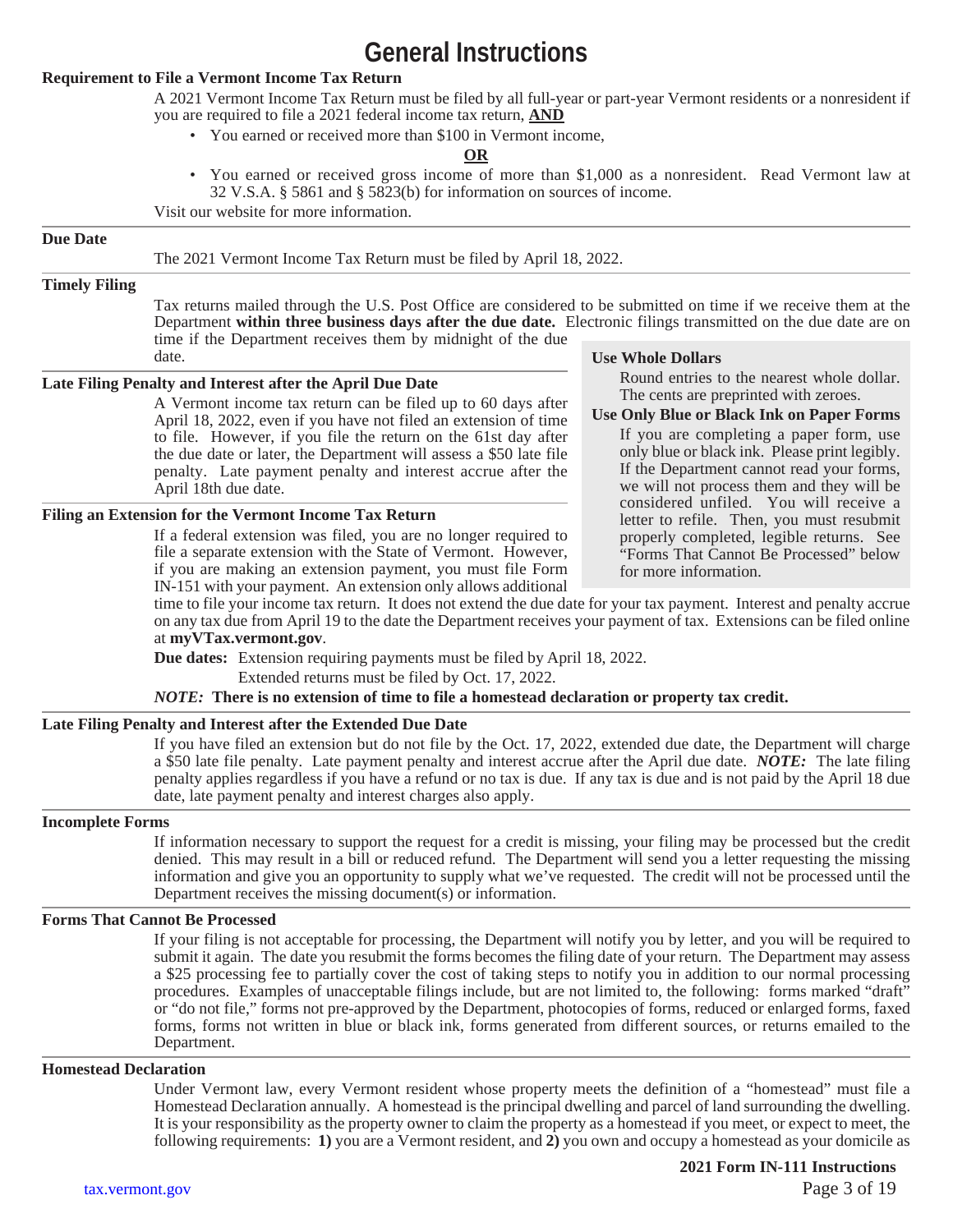of April 1, 2022. *NOTE:* If you meet these requirements but your homestead is leased to a tenant on April 1, 2022, you may still claim it as a homestead if it is not leased for more than 182 days in the calendar year. For definitions of "domicile," "resident," and "nonresident," see our website.

**Due date:** The Homestead Declaration must be filed by April 18, 2022, to avoid penalties for late filing.

#### **Property Tax Credit Claim**

Vermont homeowners may be eligible for a credit against their 2022/2023 Vermont property tax. The 2022 Property Tax Credit is based on 2021 household income and 2021/2022 property taxes. A homeowner may be eligible for a credit if *all four* of the following requirements are met:

- **1.** Filed a valid Homestead Declaration
- **2.** Domiciled in Vermont all of calendar year 2021
- **3.** Not claimed as a dependent by another taxpayer for tax year 2021

**4.** Had household income in 2021 up to \$136,900 (Determine household income by completing Schedule HI-144.) **Due date:** The Property Tax Credit Claim due date is April 18, 2022 but may be late filed up to Oct. 17, 2022 with penalty for late file.

#### **Renter Credit Claim**

Vermont renters may be eligible for a credit for the portion of rent paid that exceeds an established income percentage, based on data provided by the U.S. Department of Housing and Urban Development (HUD). A renter may be eligible for a credit if *all three* of the following requirements are met:

- **1.** Domiciled in Vermont for the entire calendar year 2021
- **2.** Not claimed in 2021 as a dependent of another taxpayer
- **3.** Rented in Vermont for at least six months in 2021.

**Due date:** The Renter Credit Claim due date is April 18, 2022 but can be late filed up to Oct. 17, 2022 with no penalty for late filing.

### **Frequently Asked Questions**

#### **I received a request for more information. Did I do something wrong?**

We may ask you to supply additional information to explain items on your Vermont income tax return. A request for more information does not necessarily mean that you filed improperly or that you have been selected for an audit. This type of request is a routine part of processing. **It is important that you respond promptly with the requested information.** Your return cannot be processed until the Department receives the information requested. For faster processing time, you may submit the requested information at **[myVTax.vermont.gov](http://myVTax.vermont.gov)**.

#### **Can my refund be taken to pay another debt?**

Your income tax refund will be taken to pay a bill that you or your spouse/civil union partner owe to the Vermont Department of Taxes and/or other government agencies such as the Internal Revenue Service, Office of Child Support, Department of Corrections, Vermont courts, student loan agencies, Vermont state colleges, and tax agencies of other states. This is known as an "offset." We will notify you in writing if your refund is used as an offset to pay an outstanding debt.

#### **Am I responsible for a tax debt owed by my spouse/civil union partner?**

If you file a joint return with your spouse/civil union partner and believe tax debt owed by your spouse/civil union partner may reduce your portion of the refund, you may file an "injured spouse" claim. For more information, visit **[tax.vermont.gov/individuals/injured-spouse](http://tax.vermont.gov/individuals/injured-spouse)**.

To make an injured spouse claim when filing a paper return, please send the following documents *before you file your return:*

- **1.** A signed letter with details of your claim
- **2.** Copy of federal Form 8379 (if you filed one with the IRS)
- **3.** Copies of federal Schedules C and SE (if you filed one with the IRS)
- **4.** Form 1099G for unemployment if received in 2021

#### **Mail to:** ATTN: Injured Spouse Unit

Vermont Department of Taxes

PO Box 1645

Montpelier, VT 05601-1645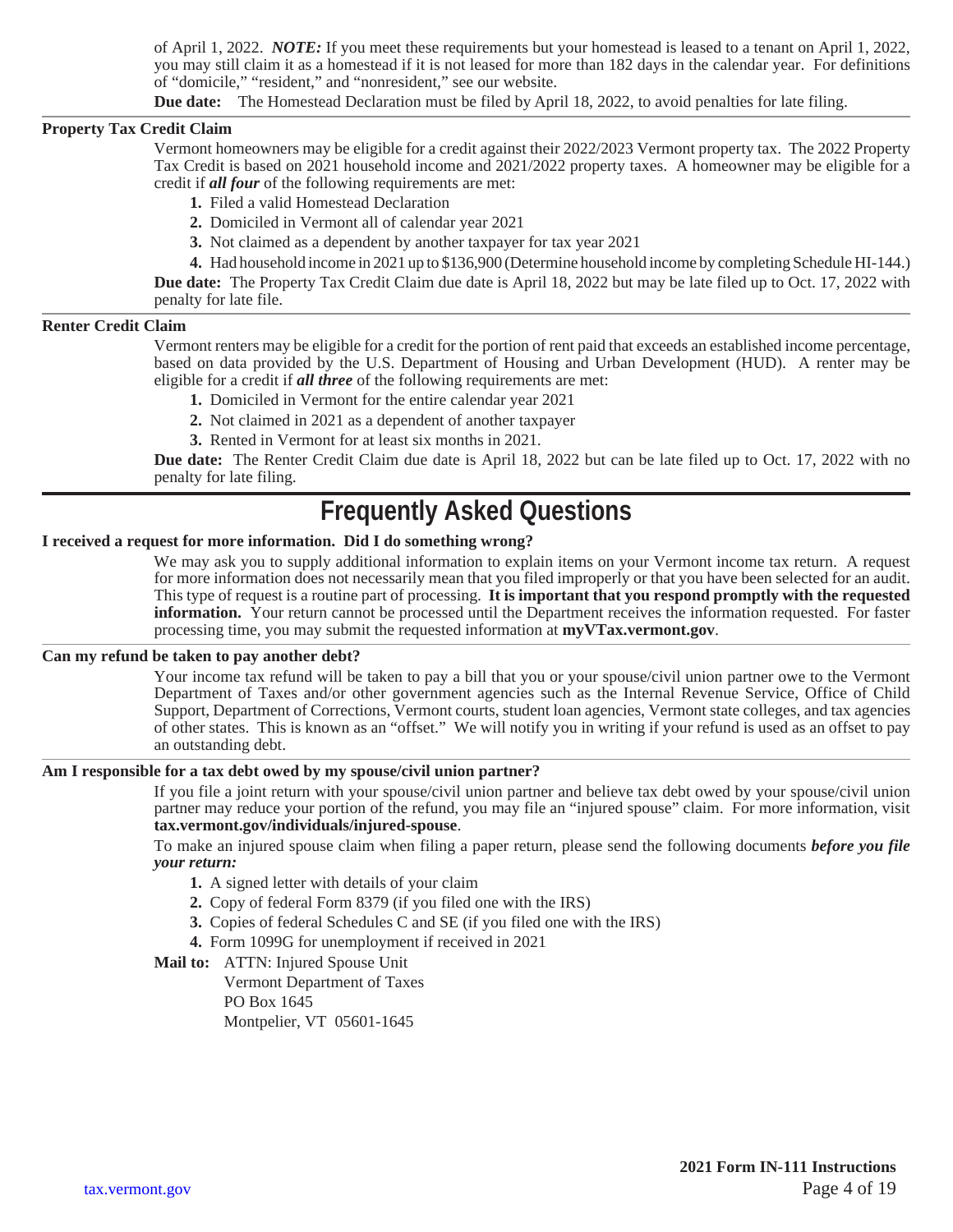#### **I cannot pay my tax debt due to financial difficulties. What can I do?**

If you cannot pay your entire Vermont income tax due, file your return on time and pay as much as you can. Once the Department has issued the first notice of intent to assess for underpayment of tax you may apply for a payment plan on **[myVTax.vermont.gov](http://myVTax.vermont.gov)** or you can write the Department to apply for a payment plan.

#### **Mail to:** ATTN: Compliance

Vermont Department of Taxes PO Box 429

Montpelier, VT 05601-0429

#### **Do not include your written request with your return.**

We may ask you for financial information to determine the appropriate payment plan. Without a payment plan, unpaid income tax will result in collection action which may include the imposition of liens, court action, wage garnishment, bank levies, revocation of your business and/or professional license(s), imposition of a bond on your authority to do business, and the assignment of your debt to a private collection agency.

#### **How do I claim a refund on my Vermont withholding or estimated tax payments?**

You must file a Vermont Income Tax Return to claim a refund of Vermont withholding or estimated tax payments. You have up to three years from the due date of the return, including extensions, to file a claim for overpayment of tax due.

#### **How do I correct a mistake or add information to my Vermont Income Tax Return?**

You are required to file an amended Vermont return within 60 days of the following: **1)** you become aware of a change to your Vermont income; **2)** you file an amended return with the IRS; or **3)** you receive a notice of change from the IRS.

Check the "AMENDED" box on Form IN-111 when filing an amended return for the applicable tax year. Please include the following documents with your amended return:

- **1.** A copy of federal Form 1040X, Amended U.S. Individual Income Tax Return
- **2.** Your amended federal Form 1040, U.S. Individual Income Tax Return, with all schedules
- **3.** Your amended Vermont Form IN-111 with all schedules even if there is no change on the schedules

*NOTE:* If you filed a Property Tax Credit Claim, you must also amend your income on Schedule HI-144, Household Income.

### **Income Tax Form Instructions**

#### **FORM IN-111 Vermont Income Tax Return**

#### **Taxpayer Information** *REQUIRED entries.*

Print your information in **blue or black ink** on all forms and schedules being filed. For best results, file electronically or complete the fillable PDF available on our website. If you are mailing in your return, please provide a complete copy of your federal Form 1040, U.S. Individual Income Tax Return, as filed with the IRS along with all schedules. If filing jointly, you must enter the name and Social Security Number of your spouse/civil union partner.

#### **Deceased Taxpayer**

Check the applicable box if the taxpayer or spouse/civil union partner died during 2021.

#### **Mailing Address**

Use the address where you receive mail from the United States Post Office. If the mailing address on your return is incorrect and the Department requires additional information, this will delay the processing of your return and your refund until we receive a valid mailing address. If you move after you submit your income tax return, please change your address with the Department as soon as possible. See our website to learn how to change your mailing address.

#### **911 Address**

Enter your 911 physical street address as of Dec. 31, 2021. We need your physical address, not your mailing address.

#### **Vermont School District Code: REQUIRED entry.**

School district codes are published in the instructions, or you may find them on our website.

- **Vermont residents:** Use the 3-digit school district code for your residence on Dec. 31, 2021.
- **Nonresidents:** Enter 999 as your school district code.

#### **Health Care Coverage Reporting Requirement**

Enter the corresponding number that represents the amount of health care coverage that was maintained throughout tax year 2021.

- **Enter "1"** if you maintained essential health care coverage for yourself throughout all of tax year 2021.
- **Enter "2"** if only your spouse maintained minimum essential health care coverage throughout all of tax year 2021.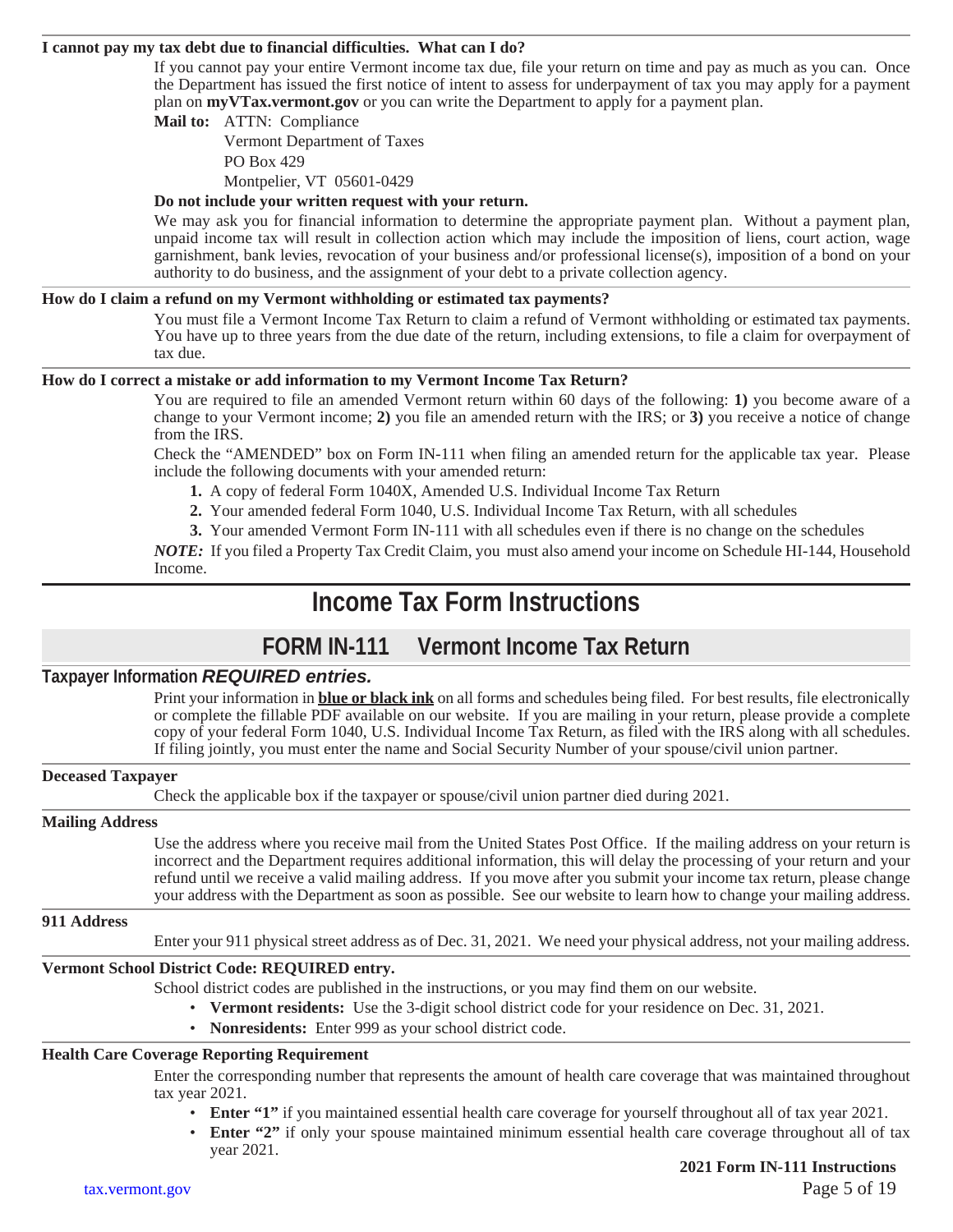- **Enter "3"** if you and your spouse maintained minimum essential health care coverage throughout all of tax year 2021.
- **Enter "4"** if neither you nor your spouse maintained minimum essential health care coverage throughout all of tax year 2021.

#### **Recomputed Federal Return**

Check the recomputed federal return check box if a recomputed federal return was used to file Form IN-111. *NOTE:*  Taxpayers filing with a recomputed federal return must provide a copy of the original return as filed with the IRS in addition to a copy of the recomputed federal return.

Administrator or Executor: To claim an income tax refund on behalf of the decedent, attach the Certificate of Appointment issued by the Probate Court OR a copy of a completed federal Form 1310, Statement of Person Claiming Refund Due a Deceased Taxpayer.

#### **Extended Return**

Check the box if you filed for an automatic extension of time to file your federal individual income tax return or if you have filed a Vermont application for extension of time to file using Vermont Form IN-151. An extension of time to file does not extend the time for you to pay the tax due. Any tax due must be paid by the original due date of the return. Any tax due which is unpaid by the original due date will accrue interest and late payment penalties.

#### **Tax Filing Information**

#### **Filing Status REQUIRED entry.**

Check the box to show your Vermont filing status. When filing separately, enter the Social Security Number of your spouse/civil union partner in the spouse section of the return. The Vermont filing status must be the same as your federal filing status *except in the following two situations where federal information may be recomputed for Vermont purposes:*

- **1.** Civil Union (available to same sex couples holding valid civil union certificates): *Recomputed federal income tax information required.*
- **2.** Only one spouse has sufficient nexus to Vermont subject to Vermont's tax jurisdiction. "Sufficient nexus" means when a spouse has worked in Vermont at least 183 days. *Recomputed federal income tax information may be used.* Read Technical Bulletin TB-55, Exceptions to Requirement That Vermont Filing Status Must Mirror Federal Filing Status, on our website. If you choose to file your Vermont Income Tax Return as "Married Filing Jointly," you cannot use Schedule IN-113, Vermont Income Adjustment Calculations, Part I, to apportion income of the nonresident spouse. The credit for income tax paid to another state is available by completing Schedule IN-117, Vermont Credit for Income Tax Paid to Other State or Canadian Province.

#### **Taxable Income Line 1 Adjusted Gross Income REQUIRED entry.** Enter the amount from your federal Form 1040 or, if applicable, from the recomputed federal Form 1040. This can be a negative. Use a hyphen ("-") to indicate negative amounts. **Line 2 Net Modifications to Federal Adjusted Gross Income.** Enter the amount from Vermont Schedule IN-112,

- Vermont Tax Adjustments and Credits, Part I, Line 17. This can be a negative. Use a hyphen ("-") to indicate negative amounts.
- **Line 3 Federal Adjusted Gross Income with Modifications.** Add Lines 1 and 2. This can be a negative. Use a hyphen ("-") to indicate negative amounts.
- **Line 4 2021 Vermont Standard Deduction.** Enter the amount of standard deduction from the chart below. You also receive an additional deduction of \$1,050 for each standard deduction box checked on the federal Form 1040. If you or your spouse was born before Jan. 2, 1957, or you were blind, use the number of standard deduction boxes checked on your federal Form 1040, select the corresponding number to the filing status and enter on Line 4.

|                                                |                 |            | For those born before Jan. 2, 1957 or blind |        |        |        |
|------------------------------------------------|-----------------|------------|---------------------------------------------|--------|--------|--------|
|                                                | <b>Standard</b> |            |                                             |        |        |        |
| Single                                         | 6,350           |            | 7.400                                       | 8.450  | n/a    | n/a    |
| Married Filing Jointly or Qualifying Widow(er) | 12,700          | <u> )R</u> | 13.750                                      | 14,800 | 15.850 | 16,900 |
| <b>Married Filing Separately</b>               | 6.350           |            | 7.400                                       | 8.450  | 9.500  | 10.550 |
| Head of Household                              | 9,500           |            | 10.550                                      | 11.600 | n/a    | n/a    |

#### **Personal Exemptions**

**Line 5a Yourself.** You may enter "1" on this line if no one can claim you as a dependent on a 2021 personal income tax return.

**Line 5b Spouse or Civil Union Partner.** You may enter "1" on this line as long as no other person can claim your spouse or civil union partner as a dependent on a 2021 personal income tax return. Do not enter "1" if your filing status is Qualifying Widow(er) or Married Filing Separately.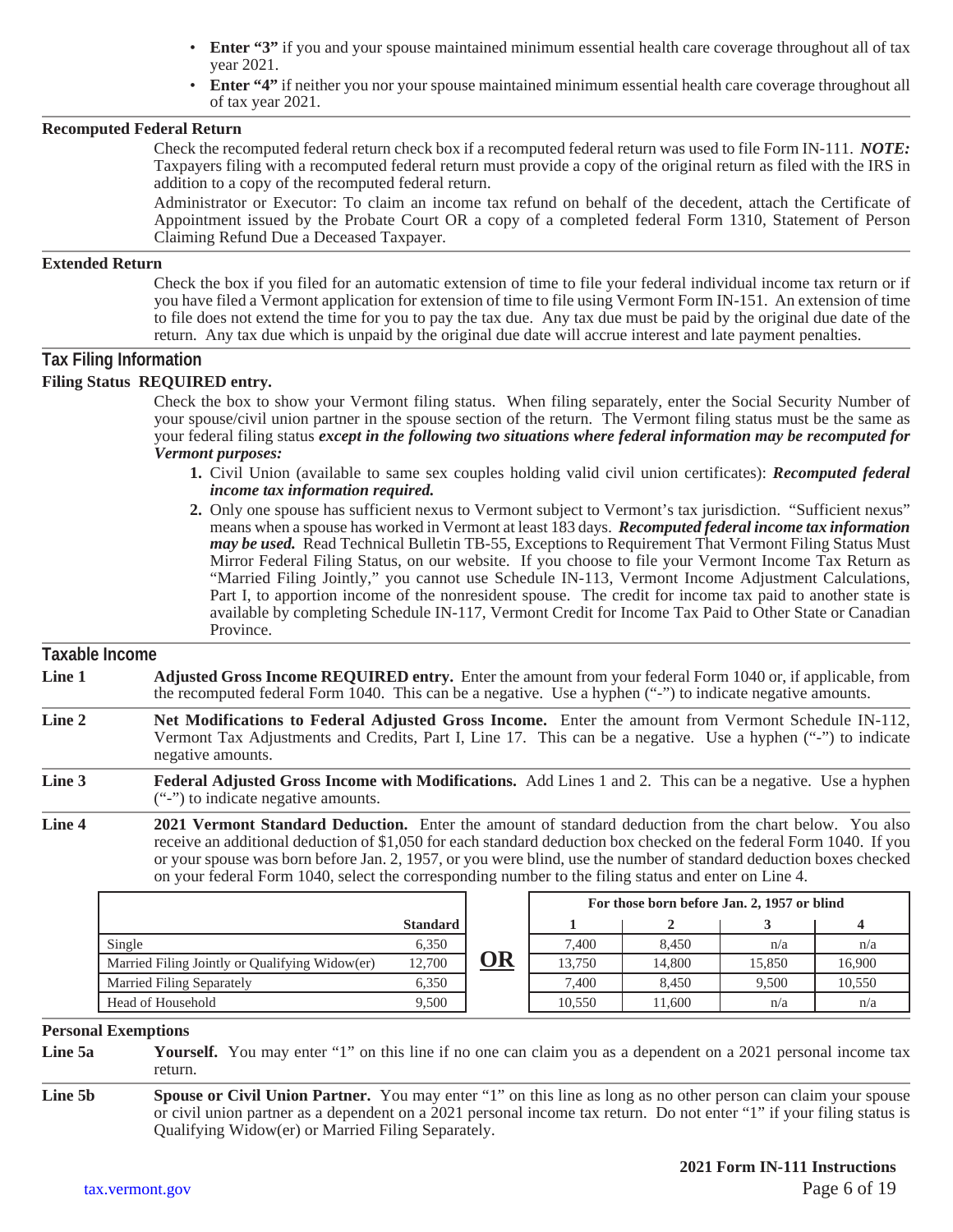| Line 5c           | Other Dependents. Enter the number of dependents other than yourself or spouse that you are claiming on your<br>2021 federal Form 1040.                                                                                                                                                                                                                                                                                                                                                                                                                                                                                                                                                                                                                                                                                                                                                                                                                                                                                                                                                                              |  |  |  |
|-------------------|----------------------------------------------------------------------------------------------------------------------------------------------------------------------------------------------------------------------------------------------------------------------------------------------------------------------------------------------------------------------------------------------------------------------------------------------------------------------------------------------------------------------------------------------------------------------------------------------------------------------------------------------------------------------------------------------------------------------------------------------------------------------------------------------------------------------------------------------------------------------------------------------------------------------------------------------------------------------------------------------------------------------------------------------------------------------------------------------------------------------|--|--|--|
| Line 5d           | Personal Exemptions. Add Lines 5a through 5c.                                                                                                                                                                                                                                                                                                                                                                                                                                                                                                                                                                                                                                                                                                                                                                                                                                                                                                                                                                                                                                                                        |  |  |  |
| Line 5e           | Vermont Personal Exemption Deduction. Multiply Line 5d by \$4,350.                                                                                                                                                                                                                                                                                                                                                                                                                                                                                                                                                                                                                                                                                                                                                                                                                                                                                                                                                                                                                                                   |  |  |  |
| Line 6            | Vermont Standard Deduction plus Personal Exemptions. Add Lines 4 and 5e.                                                                                                                                                                                                                                                                                                                                                                                                                                                                                                                                                                                                                                                                                                                                                                                                                                                                                                                                                                                                                                             |  |  |  |
| Line 7            | Vermont Taxable Income. Line 3 minus Line 6. If less than zero, enter -0-.                                                                                                                                                                                                                                                                                                                                                                                                                                                                                                                                                                                                                                                                                                                                                                                                                                                                                                                                                                                                                                           |  |  |  |
| Line 8            | Vermont Income Tax. Taxpayers who have a federal Adjusted Gross Income (AGI) greater than \$150,000 must<br>pay a minimum Vermont tax of 3% of federal AGI. If your federal AGI, Line 1, is greater than \$150,000, enter<br>the amount that is higher: 1) 3% of your federal AGI less interest from U.S. obligations, or 2) tax calculated on<br>Vermont Taxable Income, Line 7, using the applicable tax table or rate schedule.                                                                                                                                                                                                                                                                                                                                                                                                                                                                                                                                                                                                                                                                                   |  |  |  |
|                   | If your federal AGI, Line 1, is less than or equal to \$150,000, calculate your Vermont tax on Vermont Taxable<br>Income, Line 7, using the applicable tax table or rate schedule and enter the result.                                                                                                                                                                                                                                                                                                                                                                                                                                                                                                                                                                                                                                                                                                                                                                                                                                                                                                              |  |  |  |
| Line 9<br>Line 10 | Net Adjustment to Vermont Tax. Compute and submit Vermont Schedule IN-119, Vermont Tax Adjustments and<br>Nonrefundable Credits, Part I, to report:<br><b>Additions to Vermont Income Tax</b><br>• Recapture of a Vermont tax credit<br>OR<br>• 24% of additional federal tax on the following:<br>- Qualified Retirement Plan distributions including IRA, HSA & MSA<br>- Recapture of federal Investment Tax Credit<br>- Lump-sum Distribution from federal Form 4972<br><b>Subtractions from Vermont Income Tax</b><br>• Credit for Child and Dependent Care Expenses (See Schedule IN-112, Part II, to apply for Low-Income<br>Child and Dependent Care Credit.)<br>• Credit for the Elderly or the Disabled<br>Investment Tax Credit (as defined in IRC Section 46) for Vermont-based portion only<br>٠<br>• Farm Income Averaging Credit<br>Vermont Income Tax with Adjustments. Add Lines 8 and 9. If less than zero, enter -0-.<br><b>Vermont Charitable Contribution Credit</b><br>This nonrefundable credit is available to all taxpayers of this state regardless of whether they elect to itemize at the |  |  |  |
|                   | federal level. The tax credit is equal to 5% of the first \$20,000 of charitable contributions made during the taxable<br>year that are allowed under 26 U.S.C. § 170. You may be asked to provide supporting documentation: statements<br>from the qualified charitable organization.                                                                                                                                                                                                                                                                                                                                                                                                                                                                                                                                                                                                                                                                                                                                                                                                                               |  |  |  |
| Line 11           | Tax Deductible Charitable Contribution. Enter the amount contributed to a qualified charity in the taxable year.                                                                                                                                                                                                                                                                                                                                                                                                                                                                                                                                                                                                                                                                                                                                                                                                                                                                                                                                                                                                     |  |  |  |
| Line 12           | Multiply Line 11 by $5\%$ (0.05).                                                                                                                                                                                                                                                                                                                                                                                                                                                                                                                                                                                                                                                                                                                                                                                                                                                                                                                                                                                                                                                                                    |  |  |  |
| Line 13           | <b>Enter the amount on Line 12 or \$1,000</b> (\$20,000 times 5%), whichever is less.                                                                                                                                                                                                                                                                                                                                                                                                                                                                                                                                                                                                                                                                                                                                                                                                                                                                                                                                                                                                                                |  |  |  |
| Line 14           | Vermont Income Tax. Line 10 minus Line 13.                                                                                                                                                                                                                                                                                                                                                                                                                                                                                                                                                                                                                                                                                                                                                                                                                                                                                                                                                                                                                                                                           |  |  |  |
| Line 15           | Income Adjustment. Enter 100% or complete and submit Schedule IN-113 and enter percentage from Line 36.                                                                                                                                                                                                                                                                                                                                                                                                                                                                                                                                                                                                                                                                                                                                                                                                                                                                                                                                                                                                              |  |  |  |
| Line 16           | Adjusted Vermont Income Tax. Multiply Line 14 by the percentage on Line 15. If Line 15 is 100%, Line 16 will<br>be the same as Line 14.                                                                                                                                                                                                                                                                                                                                                                                                                                                                                                                                                                                                                                                                                                                                                                                                                                                                                                                                                                              |  |  |  |
| Line 17           | Credit for Income Tax Paid To Other State or Canadian Province (for full-year and some part-year residents)<br>Complete and submit Schedule IN-117 and enter the amount from Line 21 here. You must submit a separate<br>schedule for each state or province for which you are claiming a credit.                                                                                                                                                                                                                                                                                                                                                                                                                                                                                                                                                                                                                                                                                                                                                                                                                    |  |  |  |
| Line 18           | Vermont Tax Credits. Complete and submit Schedule IN-119, Part II. Enter the amount from Line 9 or 19 here.                                                                                                                                                                                                                                                                                                                                                                                                                                                                                                                                                                                                                                                                                                                                                                                                                                                                                                                                                                                                          |  |  |  |
| Line 19           | Total Vermont Credits. Add Lines 17 and 18 and enter result.                                                                                                                                                                                                                                                                                                                                                                                                                                                                                                                                                                                                                                                                                                                                                                                                                                                                                                                                                                                                                                                         |  |  |  |
| Line 20           | Vermont Income Tax After Credits. Subtract Line 19 from Line 16. If Line 19 is more than Line 16, leave this line<br>blank.                                                                                                                                                                                                                                                                                                                                                                                                                                                                                                                                                                                                                                                                                                                                                                                                                                                                                                                                                                                          |  |  |  |
| Line 21           | Use Tax on Online, Phone, and Out-of State Purchases.<br>Complete the Use Tax Worksheet to calculate the amount to report on Line 21.                                                                                                                                                                                                                                                                                                                                                                                                                                                                                                                                                                                                                                                                                                                                                                                                                                                                                                                                                                                |  |  |  |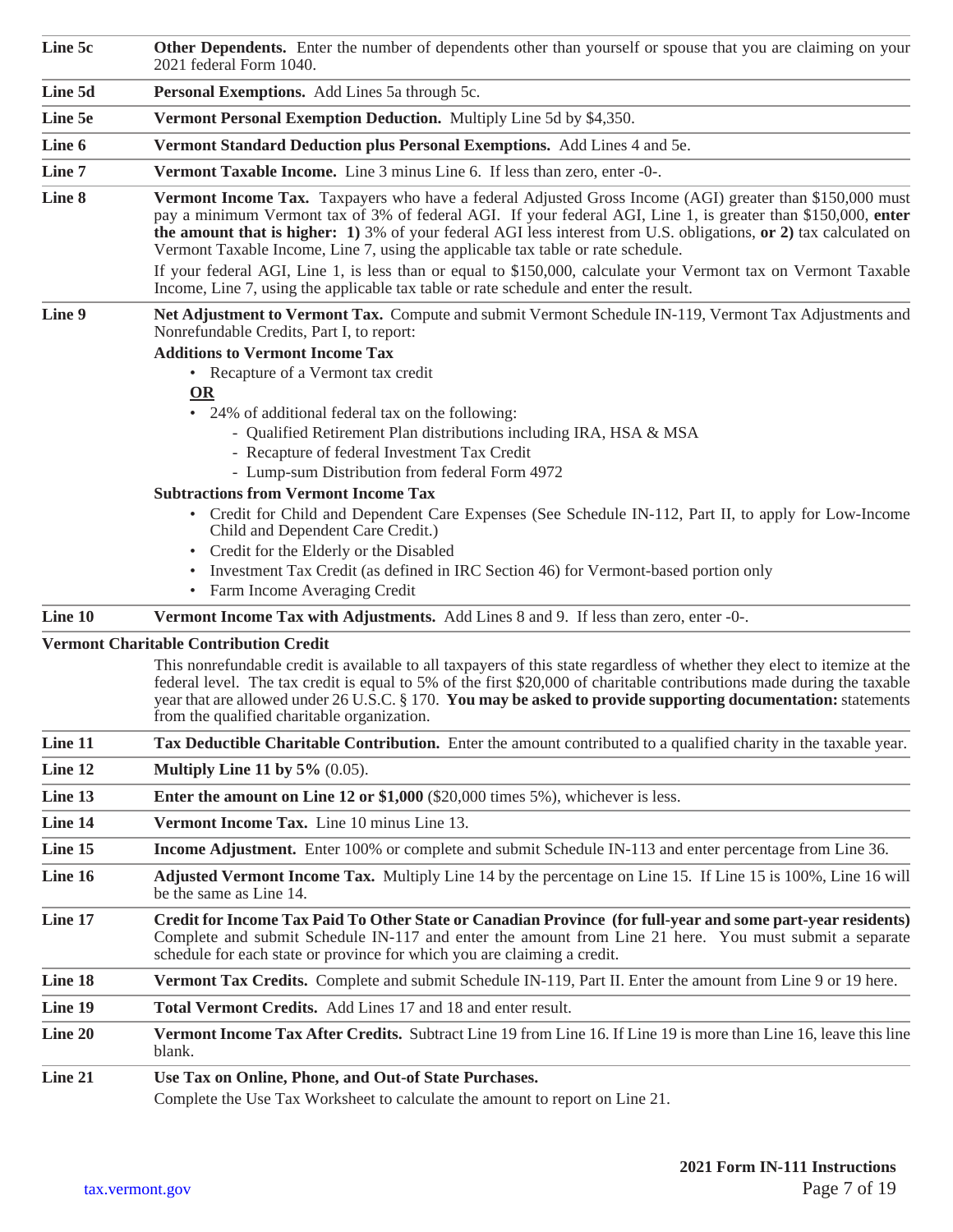|                                                                                                                                                                                                                                                              | <b>USE TAX WORKSHEET</b>                                                                                                         |                                                                                                                                                                                                                                                                                                                                                                                                                                                                                                                                                                                                         |  |  |  |
|--------------------------------------------------------------------------------------------------------------------------------------------------------------------------------------------------------------------------------------------------------------|----------------------------------------------------------------------------------------------------------------------------------|---------------------------------------------------------------------------------------------------------------------------------------------------------------------------------------------------------------------------------------------------------------------------------------------------------------------------------------------------------------------------------------------------------------------------------------------------------------------------------------------------------------------------------------------------------------------------------------------------------|--|--|--|
| Did you buy taxable items without paying Vermont Sales Tax? This includes orders over the internet, by mail, or by phone                                                                                                                                     |                                                                                                                                  |                                                                                                                                                                                                                                                                                                                                                                                                                                                                                                                                                                                                         |  |  |  |
| on which you did not pay Vermont Sales Tax. This also includes out-of-state purchases on which you paid tax at a rate less<br>than 6%, including purchases of liquor to be consumed in Vermont.                                                              |                                                                                                                                  |                                                                                                                                                                                                                                                                                                                                                                                                                                                                                                                                                                                                         |  |  |  |
| $\Box$ Yes, but I did not keep accurate records. Go to Part 1.                                                                                                                                                                                               |                                                                                                                                  |                                                                                                                                                                                                                                                                                                                                                                                                                                                                                                                                                                                                         |  |  |  |
| Yes, and I kept accurate records. Go to Part 2.                                                                                                                                                                                                              |                                                                                                                                  |                                                                                                                                                                                                                                                                                                                                                                                                                                                                                                                                                                                                         |  |  |  |
| No. Skip to Part 4.                                                                                                                                                                                                                                          |                                                                                                                                  |                                                                                                                                                                                                                                                                                                                                                                                                                                                                                                                                                                                                         |  |  |  |
| Parts 1 through 3 relate only to the types of purchases described above, where you were not charged at least 6% Sales Tax.                                                                                                                                   |                                                                                                                                  |                                                                                                                                                                                                                                                                                                                                                                                                                                                                                                                                                                                                         |  |  |  |
| If you did not keep accurate records<br>Part 1                                                                                                                                                                                                               |                                                                                                                                  |                                                                                                                                                                                                                                                                                                                                                                                                                                                                                                                                                                                                         |  |  |  |
|                                                                                                                                                                                                                                                              | 1a. Enter the amount of use tax from the Estimated Use Tax Table below that corresponds to                                       |                                                                                                                                                                                                                                                                                                                                                                                                                                                                                                                                                                                                         |  |  |  |
| <b>1b.</b> Did you make purchase(s) of $$1,000$ or more per item?                                                                                                                                                                                            |                                                                                                                                  |                                                                                                                                                                                                                                                                                                                                                                                                                                                                                                                                                                                                         |  |  |  |
| $\Box$ Yes. Go to Part 3.                                                                                                                                                                                                                                    |                                                                                                                                  |                                                                                                                                                                                                                                                                                                                                                                                                                                                                                                                                                                                                         |  |  |  |
|                                                                                                                                                                                                                                                              | $\Box$ No. Enter Line 1a amount onto Form IN-111, Line 21 and skip the remainder of this worksheet.                              |                                                                                                                                                                                                                                                                                                                                                                                                                                                                                                                                                                                                         |  |  |  |
|                                                                                                                                                                                                                                                              | <b>Estimated Use Tax Table</b>                                                                                                   |                                                                                                                                                                                                                                                                                                                                                                                                                                                                                                                                                                                                         |  |  |  |
| <b>Adjusted Gross Income</b><br>Use Tax is:                                                                                                                                                                                                                  | <b>Adjusted Gross Income</b><br>Use Tax is:                                                                                      | <b>Adjusted Gross Income</b><br>Use Tax is:                                                                                                                                                                                                                                                                                                                                                                                                                                                                                                                                                             |  |  |  |
| Up to \$20,000<br>. \$0<br>$$20,001$ -<br>$$30,000$ \$10<br>$$30,001$ - $$40,000$ \$15                                                                                                                                                                       | $$50,000$ \$20<br>$$40,001 -$<br>$$50,001 -$<br>$$60,000$ \$25<br>$$70,000$ \$30<br>$$60,001$ -<br>$$70,001$ -<br>$$80,000$ \$35 | $$80,001$ -<br>$$90,000$ \$40<br>$$90,001$ - \$100,000 \$45<br>\$100,001 and over 0.05% (0.0005) of AGI<br>or \$150, whichever is less.                                                                                                                                                                                                                                                                                                                                                                                                                                                                 |  |  |  |
| If you did keep accurate records<br>Part 2                                                                                                                                                                                                                   |                                                                                                                                  |                                                                                                                                                                                                                                                                                                                                                                                                                                                                                                                                                                                                         |  |  |  |
|                                                                                                                                                                                                                                                              |                                                                                                                                  |                                                                                                                                                                                                                                                                                                                                                                                                                                                                                                                                                                                                         |  |  |  |
|                                                                                                                                                                                                                                                              |                                                                                                                                  |                                                                                                                                                                                                                                                                                                                                                                                                                                                                                                                                                                                                         |  |  |  |
| <b>Total Use Tax due</b><br>Part $3$                                                                                                                                                                                                                         |                                                                                                                                  |                                                                                                                                                                                                                                                                                                                                                                                                                                                                                                                                                                                                         |  |  |  |
|                                                                                                                                                                                                                                                              |                                                                                                                                  |                                                                                                                                                                                                                                                                                                                                                                                                                                                                                                                                                                                                         |  |  |  |
|                                                                                                                                                                                                                                                              |                                                                                                                                  |                                                                                                                                                                                                                                                                                                                                                                                                                                                                                                                                                                                                         |  |  |  |
|                                                                                                                                                                                                                                                              |                                                                                                                                  |                                                                                                                                                                                                                                                                                                                                                                                                                                                                                                                                                                                                         |  |  |  |
|                                                                                                                                                                                                                                                              | 3d. Enter the amount of sales tax paid to another state for the purchases on Lines 2a and 3a, if any. 3d.                        |                                                                                                                                                                                                                                                                                                                                                                                                                                                                                                                                                                                                         |  |  |  |
|                                                                                                                                                                                                                                                              |                                                                                                                                  |                                                                                                                                                                                                                                                                                                                                                                                                                                                                                                                                                                                                         |  |  |  |
| <b>Certification of No Use Tax Due</b><br>Part 4                                                                                                                                                                                                             |                                                                                                                                  |                                                                                                                                                                                                                                                                                                                                                                                                                                                                                                                                                                                                         |  |  |  |
| You do not owe use tax if: 1) you did not make any taxable purchases by internet, mail-order, over the phone, or out of state, or<br>2) you made purchases using any of these methods but paid at least 6% sales tax at the time of purchase on all of them. |                                                                                                                                  |                                                                                                                                                                                                                                                                                                                                                                                                                                                                                                                                                                                                         |  |  |  |
| If one of the situations above is true, check the box next to Line 21 and enter -0- on that line. The failure to pay use tax may                                                                                                                             |                                                                                                                                  |                                                                                                                                                                                                                                                                                                                                                                                                                                                                                                                                                                                                         |  |  |  |
| result in the assessment of penalties of up to 100% of the unreported tax and interest.                                                                                                                                                                      |                                                                                                                                  |                                                                                                                                                                                                                                                                                                                                                                                                                                                                                                                                                                                                         |  |  |  |
| <b>What is Use Tax?</b>                                                                                                                                                                                                                                      |                                                                                                                                  |                                                                                                                                                                                                                                                                                                                                                                                                                                                                                                                                                                                                         |  |  |  |
|                                                                                                                                                                                                                                                              | are a resident or nonresident. The use tax rate is the same as the sales tax rate: 6%.                                           | When a seller does not charge the buyer Vermont Sales Tax on an item taxable in Vermont, the buyer must pay<br>Vermont Use Tax. Non-taxable items such as food and clothing are excluded. Taxable items sold over the internet,<br>by mail-order, by phone, or bought out-of-state and used in Vermont generally qualify. Use tax applies whether you<br>If you didn't keep records of qualifying purchases, Vermont offers an option for estimating them in Part 1. If you did<br>keep records, you should use Part 2. The total for any purchases that cost over \$1,000 each needs to be reported on |  |  |  |
| Line 3a.                                                                                                                                                                                                                                                     |                                                                                                                                  |                                                                                                                                                                                                                                                                                                                                                                                                                                                                                                                                                                                                         |  |  |  |

Please note: Act 73 of 2017 requires vendors to report certain transactions on which no sales tax was paid to the Vermont Department of Taxes. Included in these reports is buyer information which will be used in compliance efforts.

Note: Businesses must report use tax on Form SUT-451, Sales and Use Tax Return, or on Form SU-452, Use Tax Return. Individuals may also use Form SU-452 or use this worksheet. Do not include purchases already reported on those forms on this worksheet. To determine whether items purchased are subject to use tax, please refer to the Department website at **[tax.vermont.gov.](http://tax.vermont.gov)**

**Line 22 Total Vermont Taxes.** Add Lines 20 and 21 and enter result.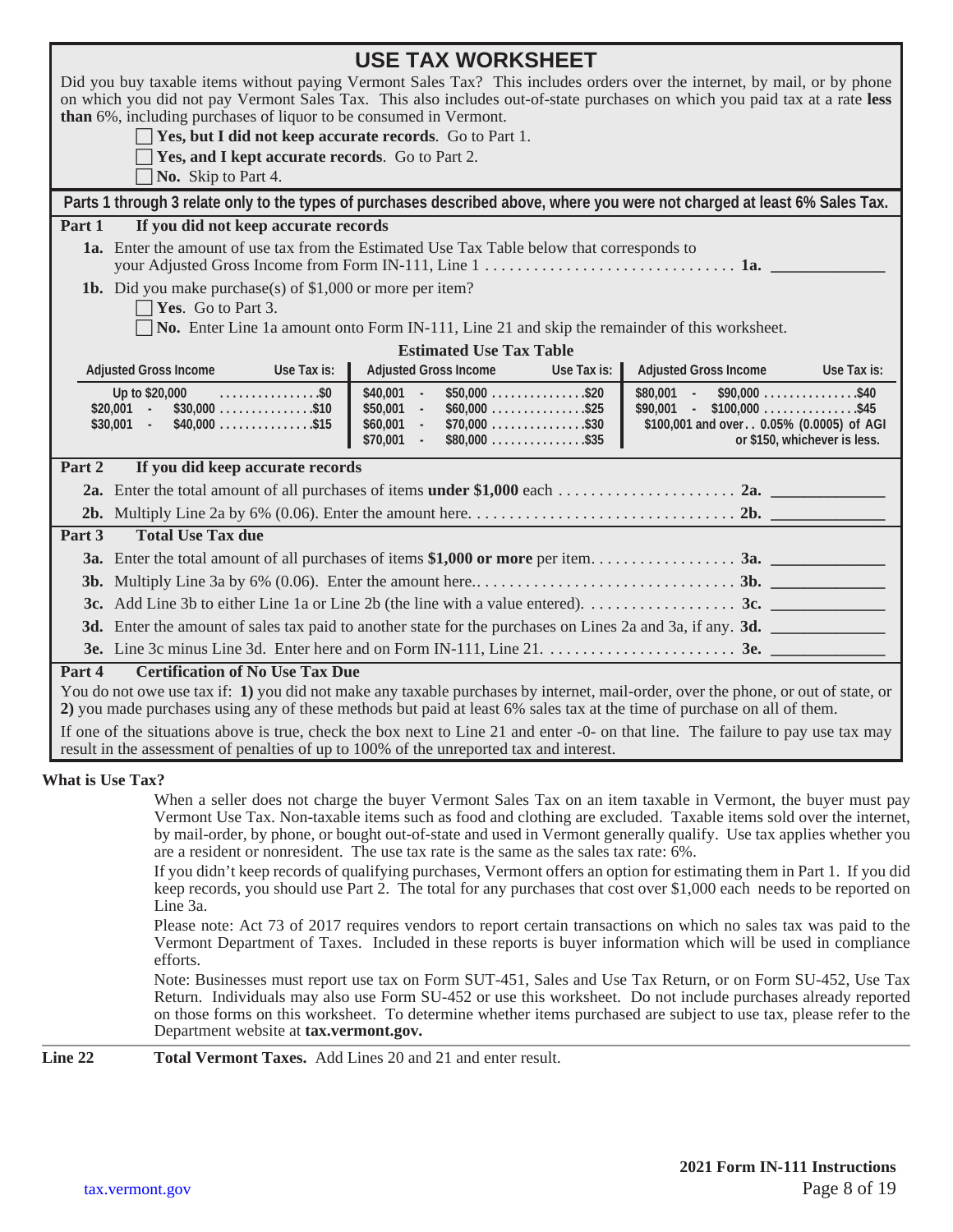| <b>Voluntary Contributions</b>          |                                                                                                                                                                                                                                                                                                                                                                                                                                                                                                                                                                                                                                              |  |  |  |
|-----------------------------------------|----------------------------------------------------------------------------------------------------------------------------------------------------------------------------------------------------------------------------------------------------------------------------------------------------------------------------------------------------------------------------------------------------------------------------------------------------------------------------------------------------------------------------------------------------------------------------------------------------------------------------------------------|--|--|--|
|                                         | Learn more about voluntary contributions to these organizations in Vermont in the instruction $\frac{1}{x}$                                                                                                                                                                                                                                                                                                                                                                                                                                                                                                                                  |  |  |  |
| Line 23                                 | 23a. Vermont Veterans Fund                                                                                                                                                                                                                                                                                                                                                                                                                                                                                                                                                                                                                   |  |  |  |
|                                         | 23b. Green Up Vermont                                                                                                                                                                                                                                                                                                                                                                                                                                                                                                                                                                                                                        |  |  |  |
|                                         | 23c. Nongame Wildlife Fund<br>23d. Children's Trust Fund                                                                                                                                                                                                                                                                                                                                                                                                                                                                                                                                                                                     |  |  |  |
|                                         | 23e. Add Lines 23a through 23d.                                                                                                                                                                                                                                                                                                                                                                                                                                                                                                                                                                                                              |  |  |  |
| Line 24                                 | Total of Vermont Taxes and Voluntary Contributions. Add Lines 22 and 23e.                                                                                                                                                                                                                                                                                                                                                                                                                                                                                                                                                                    |  |  |  |
|                                         |                                                                                                                                                                                                                                                                                                                                                                                                                                                                                                                                                                                                                                              |  |  |  |
| <b>Payments and Credits</b><br>Line 25a | 2021 Vermont Tax Withheld From W-2, 1099. Enter the amount of Vermont income tax withheld. Include                                                                                                                                                                                                                                                                                                                                                                                                                                                                                                                                           |  |  |  |
|                                         | the state copy of your W-2, Form 1099, or other payment statements to verify the amount. Failure to enter the<br>withholding on this line and attach the payment statement(s) may delay processing of your return, or you may not<br>receive the appropriate credit for the withholding against your Vermont tax.                                                                                                                                                                                                                                                                                                                            |  |  |  |
|                                         | NOTE: To claim tax withheld on a real estate sale, use Line 25d. Nonresident partners, members, or shareholders,<br>use Line 25e for estimated taxes paid on your behalf by a business entity.                                                                                                                                                                                                                                                                                                                                                                                                                                               |  |  |  |
| Line 25b                                | 2021 Estimated Tax payments, amount carried forward from 2020, and payment made with 2021 extension.<br>Enter the amount of 2021 Vermont estimated income taxes you paid, the amount paid with Form IN-151,<br>Extension of Time to File the 2021 return, and any 2020 Vermont refund credited towards your 2021 taxes. Go to<br>myVTax.vermont.gov to review the 2021 tax payments the Department has on record for you. If you are filing with<br>your spouse or civil union partner, remember to look under both social security numbers.                                                                                                 |  |  |  |
|                                         | <b>NOTE:</b> Nonresident partners, members or shareholders, use Line 25e for estimated taxes paid on your behalf by a<br>business entity. For tax withheld on real estate transactions, use Line 25d.                                                                                                                                                                                                                                                                                                                                                                                                                                        |  |  |  |
| Line 25c                                | <b>Refundable Credits.</b> (Schedule IN-112, Vermont Tax Adjustments and Credits, Part II)                                                                                                                                                                                                                                                                                                                                                                                                                                                                                                                                                   |  |  |  |
|                                         | Low Income Child and Dependent Care Credit (for full-year Vermont residents)                                                                                                                                                                                                                                                                                                                                                                                                                                                                                                                                                                 |  |  |  |
|                                         | Vermont Earned Income Tax Credit (for full-year and part-year Vermont residents) Enter the amount from<br>Schedule IN-112, Part II, Line 11. Attach the completed Schedule IN-112 to Form IN-111.                                                                                                                                                                                                                                                                                                                                                                                                                                            |  |  |  |
| Line 25d                                | Vermont Real Estate Withholding from Form RW-171. If you sold real estate in Vermont during 2021 and<br>the buyer withheld Vermont income tax from the sales price, enter the amount withheld shown on Form RW-171,<br>Vermont Withholding Tax Return for Transfer of Real Property, Schedule A, Line 12. Do not enter this amount<br>on Line 25a or 25b. For information on installment sales, read Technical Bulletin TB-10, Installment Sales of Real<br>Estate, on our website.                                                                                                                                                          |  |  |  |
| Line 25e                                | Estimated Payments Made on Your Behalf by a Business Entity from Schedule K-1VT, Line 5. Nonresidents<br>enter the estimated income tax payments made on your behalf by a partnership, limited liability company, or<br>S Corporation toward your 2021 Vermont income tax. The entity reports these payments to you on Schedule K-1VT,<br>Vermont Shareholder, Partner, or Member Information, Line 5. Read Technical Bulletin TB-06, Estimated Payments<br>by S Corporation, Partnerships, and Limited Liability Companies on Behalf of Shareholders, Partners and Members,<br>on our website. Do not enter this amount on Line 25a or 25b. |  |  |  |
| Line 25f                                | Total Payments and Credits. Add Lines 25a through 25e.                                                                                                                                                                                                                                                                                                                                                                                                                                                                                                                                                                                       |  |  |  |
| <b>Refund</b>                           |                                                                                                                                                                                                                                                                                                                                                                                                                                                                                                                                                                                                                                              |  |  |  |
| Line 26                                 | <b>Overpayment.</b> If Line 24 is less than Line 25f, you are due a refund. Subtract Line 24 from Line 25f and enter<br>the result here. You may apply all or a portion of the overpayment towards your 2022 estimated payment or your<br>2022/2023 Vermont homestead property tax bill.                                                                                                                                                                                                                                                                                                                                                     |  |  |  |
| Line 27a                                | Credit to 2022 Estimated Tax Payment. Enter the amount of your refund from Line 26 that you want credited<br>toward your 2022 income tax. Any amount reported on this line will be deducted from your total refund amount.                                                                                                                                                                                                                                                                                                                                                                                                                   |  |  |  |
| Line 27b                                | Credit to 2022/2023 Homestead Property Tax Bill. If your property is a declared homestead and you filed the<br>2021 income tax return on or before Oct. 17, 2022, you may choose to use all or part of your income tax refund to pay<br>your homestead property tax bill. Any amount reported on this line will be deducted from your total refund amount.<br>The state will include an additional 1% to the amount of the refund that is credited to your property taxes. For details<br>of this credit, read "State Property Tax Incentive" in Vermont law at 32 V.S.A. § 6066(h).                                                         |  |  |  |
| Line 28                                 | <b>Refund Amount.</b> Subtract the sum of Lines 27a and 27b from Line 26 and enter<br>the result. This is the amount of the refund to be sent to you. If you owe interest<br><b>NOTE:</b> If you owe taxes or a<br>and penalty for underpayment of estimated income tax payment, this amount will<br>debt to another state agency,<br>be subtracted from the refund. Direct deposit is available for most electronically<br>all or part of the refund may be<br><i>filed returns.</i> All paper filed returns with refund requests will receive a paper<br>taken to pay the bill.<br>check.                                                  |  |  |  |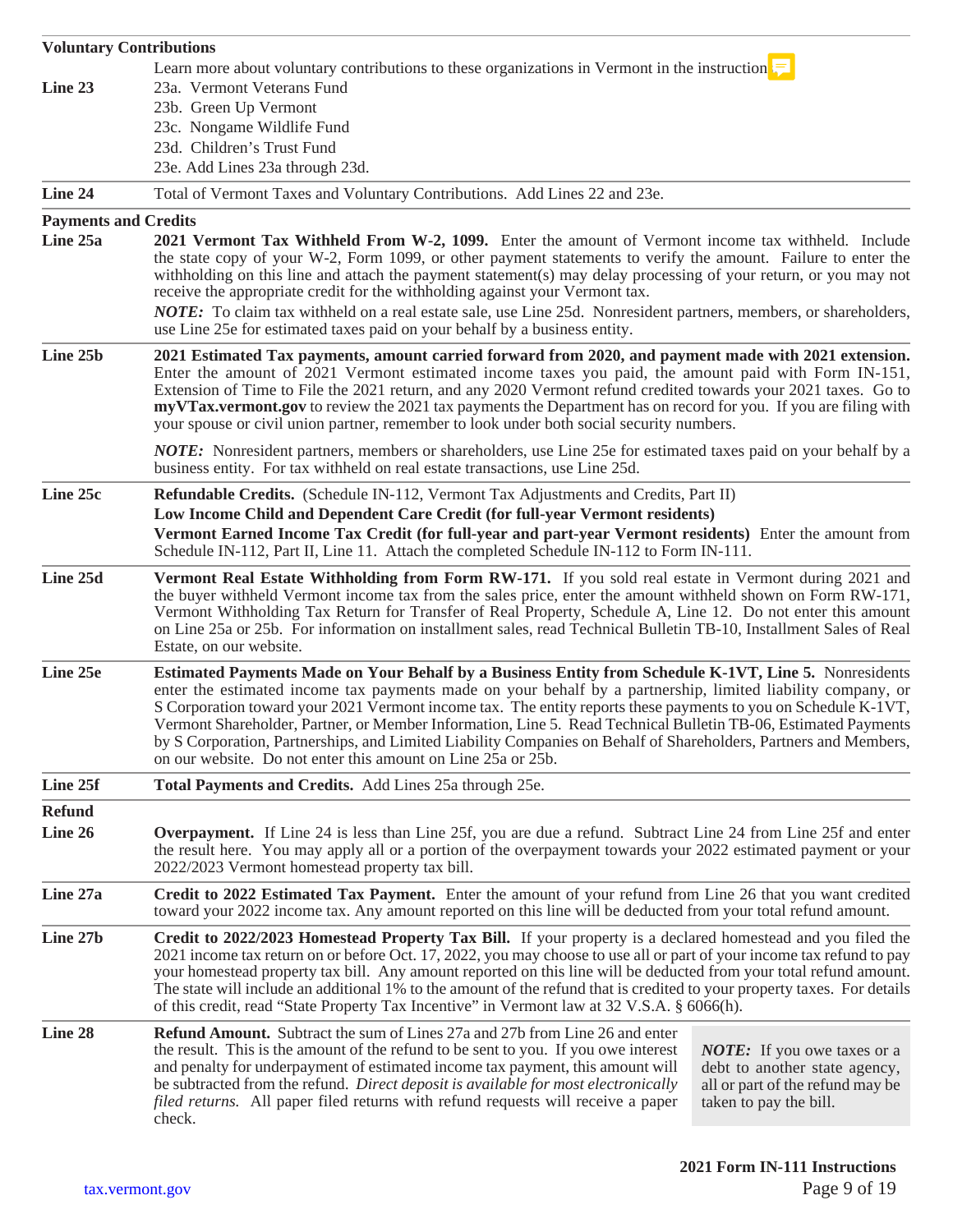| <b>Amount You Owe</b>    |                                                                                                                                                                                                                                                                                                                                                                                                                                                                                                                                                                                                                                                                                                                                                                                                                                                                                                                                                                                                                                                    |                                                                                                              |
|--------------------------|----------------------------------------------------------------------------------------------------------------------------------------------------------------------------------------------------------------------------------------------------------------------------------------------------------------------------------------------------------------------------------------------------------------------------------------------------------------------------------------------------------------------------------------------------------------------------------------------------------------------------------------------------------------------------------------------------------------------------------------------------------------------------------------------------------------------------------------------------------------------------------------------------------------------------------------------------------------------------------------------------------------------------------------------------|--------------------------------------------------------------------------------------------------------------|
| Line 29                  | If Line 24 is more than Line 25f, subtract Line 25f from Line 24 and enter the result.                                                                                                                                                                                                                                                                                                                                                                                                                                                                                                                                                                                                                                                                                                                                                                                                                                                                                                                                                             |                                                                                                              |
| Line 30                  | Interest and Penalty on Underpayment of or Failure to Make Estimated Tax Payments. Paying underpayment<br>charges at the time of filing may reduce the amount that will be billed later. To calculate the charges, use Worksheet<br>IN-152, Underpayment of 2021 Estimated Individual Income Tax, or Worksheet IN-152A, Annualized Income<br>Installment Method for Underpayment of 2021 Estimated Tax by Individuals, Estates, and Trusts. Both worksheets<br>are available on our website. The paper worksheets can be obtained by calling (802) 828-2515. If you have a refund,<br>the underpayment, interest, and penalty will be deducted. Estimated tax payments must either be: 1) equal to 100%<br>of last year's tax liability $OR$ 2) 90% of this year's tax liability. If the tax liability due, less withholding, is less than<br>\$500, you will not be subject to penalty or interest charges. In order to avoid underpayment of estimated tax, see<br>instructions on Form IN-114, Individual Income Estimated Tax Payment Voucher. |                                                                                                              |
| Line 31                  | Total. Add Lines 29 and 30. Enter the amount. This is the amount you owe.<br>Electronic payment options available at myVTax.vermont.gov:<br>- ACH debit (no fee)<br>- Credit or Debit card (3% service fee applies)<br>You may also pay by check or money order payable to the Vermont Department<br>of Taxes. Please include 2021 Form IN-116, Vermont Income Tax Payment Voucher, with your payment.                                                                                                                                                                                                                                                                                                                                                                                                                                                                                                                                                                                                                                             | For information on payment<br>plans, see "Financial<br>Difficulties" in the General<br>Instructions section. |
|                          | Signatures REQUIRED entry. Sign the return in the space provided. If filing your return jointly, both filers must sign.<br><b>NOTE:</b> Failure to sign your return may delay the processing of your return.                                                                                                                                                                                                                                                                                                                                                                                                                                                                                                                                                                                                                                                                                                                                                                                                                                       |                                                                                                              |
| <b>Date</b>              | Enter the date on which you sign the return.                                                                                                                                                                                                                                                                                                                                                                                                                                                                                                                                                                                                                                                                                                                                                                                                                                                                                                                                                                                                       |                                                                                                              |
| <b>Date of Birth</b>     | Enter your date of birth.                                                                                                                                                                                                                                                                                                                                                                                                                                                                                                                                                                                                                                                                                                                                                                                                                                                                                                                                                                                                                          |                                                                                                              |
|                          | <b>Telephone Number</b> Enter the number where you can be reached during the day.                                                                                                                                                                                                                                                                                                                                                                                                                                                                                                                                                                                                                                                                                                                                                                                                                                                                                                                                                                  |                                                                                                              |
|                          | <b>Disclosure Authorization</b> If you wish to authorize the Department to discuss the information on your 2021 Vermont income tax<br>return with your tax preparer, check this box and include the preparer's name. This authorization will automatically<br>end April 18, 2027.                                                                                                                                                                                                                                                                                                                                                                                                                                                                                                                                                                                                                                                                                                                                                                  |                                                                                                              |
| <b>Preparer</b>          | If you are a paid preparer, you must also sign the return, enter your Social Security Number or PTIN, and, if employed<br>by a business, the Federal Employer Identification Number (FEIN) of the business.                                                                                                                                                                                                                                                                                                                                                                                                                                                                                                                                                                                                                                                                                                                                                                                                                                        |                                                                                                              |
| <b>FILING THE RETURN</b> |                                                                                                                                                                                                                                                                                                                                                                                                                                                                                                                                                                                                                                                                                                                                                                                                                                                                                                                                                                                                                                                    |                                                                                                              |
| E-file:                  | Go to our website for information on electronic filing. Some taxpayers may be eligible for free electronic filing<br>through Free File.                                                                                                                                                                                                                                                                                                                                                                                                                                                                                                                                                                                                                                                                                                                                                                                                                                                                                                            |                                                                                                              |
| <b>Paper Filing:</b>     |                                                                                                                                                                                                                                                                                                                                                                                                                                                                                                                                                                                                                                                                                                                                                                                                                                                                                                                                                                                                                                                    |                                                                                                              |
|                          | <b>REFUND OR NO TAX DUE</b><br><b>BALANCE DUE</b>                                                                                                                                                                                                                                                                                                                                                                                                                                                                                                                                                                                                                                                                                                                                                                                                                                                                                                                                                                                                  |                                                                                                              |
|                          | Mail your return to:<br>Attach your check to the lower left side of the return and mail to:                                                                                                                                                                                                                                                                                                                                                                                                                                                                                                                                                                                                                                                                                                                                                                                                                                                                                                                                                        |                                                                                                              |
|                          | <b>Vermont Department of Taxes</b><br><b>Vermont Department of Taxes</b>                                                                                                                                                                                                                                                                                                                                                                                                                                                                                                                                                                                                                                                                                                                                                                                                                                                                                                                                                                           |                                                                                                              |
|                          | PO Box 1779<br><b>PO Box 1881</b>                                                                                                                                                                                                                                                                                                                                                                                                                                                                                                                                                                                                                                                                                                                                                                                                                                                                                                                                                                                                                  |                                                                                                              |
|                          | <b>Montpelier, VT 05601-1779</b><br><b>Montpelier, VT 05601-1881</b>                                                                                                                                                                                                                                                                                                                                                                                                                                                                                                                                                                                                                                                                                                                                                                                                                                                                                                                                                                               |                                                                                                              |
|                          | <b>FOLLOW THE PROCESSING OF YOUR RETURN</b><br>Vou moy ghogle the status of your rature by vigiting my VToy you not goy and solecting "Cheek the status of you                                                                                                                                                                                                                                                                                                                                                                                                                                                                                                                                                                                                                                                                                                                                                                                                                                                                                     |                                                                                                              |

You may check the status of your return by visiting **[myVTax.vermont.gov](http://myVTax.vermont.gov)** and selecting "Check the status of your return."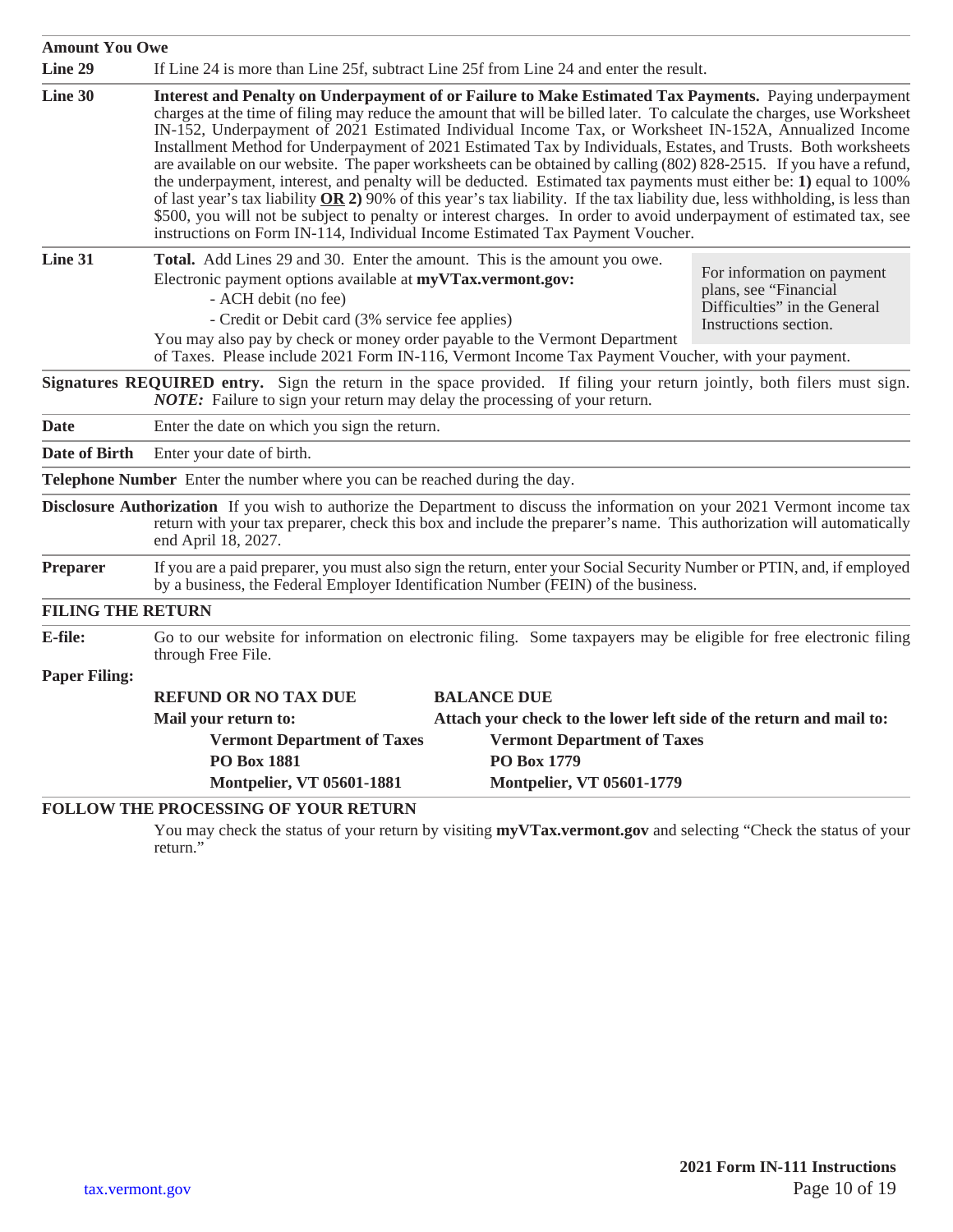#### **VERMONT SCHOOL DISTRICT CODES**

*Homeowners:* For Form IN-111, use the school district code where you owned a home and resided last Dec. 31. For Form HS-122, use the school district code where you own a home and reside on April 1 this year.

*Renters:* Use the school district code where you rented last Dec. 31. Check with your local school officials if you are not sure which code to use. Enter the school district code on Form IN-111 (if you are required to file that form) and Form RCC-146.

*Nonresidents:* Enter 999 for the school district code on Form IN-111.

| VT<br>SCHOOL<br><u>CODE</u> | SCHOOL DISTRICT NAME   |
|-----------------------------|------------------------|
| 001                         | <b>ADDISON</b>         |
| 002                         | ALBANY                 |
| 003                         | ALBURGH                |
| 004                         | ANDOVER                |
| 005                         | <b>ARLINGTON</b>       |
| 006                         | ATHENS                 |
| 255                         | <b>AVERILL</b>         |
| 256                         | <b>AVERY'S GORE</b>    |
| 007                         | <b>BAKERSFIELD</b>     |
| 008                         | <b>BALTIMORE</b>       |
| 009                         | <b>BARNARD</b>         |
| 010                         | <b>BARNET</b>          |
| 011                         | <b>BARRE CITY</b>      |
| 012                         | BARRE TOWN             |
| 013                         | BARTON                 |
|                             | <b>BELVIDERE</b>       |
| 014                         |                        |
| 015                         | <b>BENNINGTON</b>      |
| 016                         | BENSON                 |
| 017                         | <b>BERKSHIRE</b>       |
| 018                         | BERLIN                 |
| 019                         | <b>BETHEL</b>          |
| 020                         | <b>BLOOMFIELD</b>      |
| 021                         | <b>BOLTON</b>          |
| 022                         | BRADFORD               |
| 023                         | BRAINTREE              |
| 024                         | BRANDON                |
| 025                         | BRATTLEBORO            |
| 026                         | BRIDGEWATER            |
| 027                         | <b>BRIDPORT</b>        |
| 028                         | <b>BRIGHTON</b>        |
| 029                         | BRISTOL                |
| 030                         | BROOKFIELD             |
| 031                         | BROOKLINE              |
| 032                         | BROWNINGTON            |
| 033                         | <b>BRUNSWICK</b>       |
| 252                         | <b>BUEL'S GORE</b>     |
| 034                         | <b>BURKE</b>           |
|                             | BURLINGTON             |
| 035                         |                        |
| 036                         | CABOT                  |
| 037                         | CALAIS                 |
| 038                         | CAMBRIDGE              |
| 039                         | CANAAN                 |
| 040                         | CASTLETON              |
| 041                         | CAVENDISH              |
| 042                         | CHARLESTON             |
| U43                         | <u>CHARLOTTE</u>       |
| 044                         | CHELSEA                |
| 045                         | <b>CHESTER</b>         |
| 046                         | CHITTENDEN             |
| 047                         | CLARENDON              |
| 048                         | <b>COLCHESTER</b>      |
| 049                         | CONCORD                |
| 050                         | <b>CORINTH</b>         |
| 051                         | CORNWALL               |
| 052                         | COVENTRY               |
| 053                         | CRAFTSBURY             |
| 054                         | DANBY                  |
| 055                         | DANVILLE               |
| 056                         | DERBY                  |
| 057                         | DORSET                 |
| 058                         | <b>DOVER</b>           |
|                             | <b>DUMMERSTON</b>      |
| 059                         |                        |
| 060                         | <b>DUXBURY</b>         |
| 061                         | <b>EAST HAVEN</b>      |
| 062                         | <b>EAST MONTPELIER</b> |
| 063                         | EDEN                   |

| VT<br>SCHOOL<br>CODE | SCHOOL DISTRICT NAME       |
|----------------------|----------------------------|
| 064                  | <b>ELMORE</b>              |
| 065                  | <b>ENOSBURG</b>            |
| 066                  | <b>ESSEX JUNCTION</b>      |
| 067                  | <b>ESSEX TOWN</b>          |
| 070                  | <b>FAIR HAVEN</b>          |
| 068                  | FAIRFAX                    |
|                      | <b>FAIRFIELD</b>           |
| 069                  |                            |
| 071                  | <b>FAIRLEE</b>             |
| 072                  | <b>FAYSTON</b>             |
| 257                  | FERDINAND                  |
| 073                  | FERRISBURGH                |
| 074                  | <b>FLETCHER</b>            |
| 075                  | <b>FRANKLIN</b>            |
| 076                  | GEORGIA                    |
| 258                  | <b>GLASTENBURY</b>         |
| 077                  | GLOVER                     |
| 078                  | <b>GOSHEN</b>              |
| 079                  | <b>GRAFTON</b>             |
| 080                  | GRANBY                     |
| 081                  | <b>GRAND ISLE</b>          |
| 082                  | <b>GRANVILLE</b>           |
| 083                  | <b>GREENSBORO</b>          |
| 084                  | GROTON                     |
| 085                  | <b>GUILDHALL</b>           |
|                      |                            |
| 086                  | GUILFORD<br><b>HALIFAX</b> |
| 087                  |                            |
| 088                  | <b>HANCOCK</b>             |
| 089                  | <b>HARDWICK</b>            |
| 090                  | HARTFORD                   |
| 091                  | <b>HARTLAND</b>            |
| 092                  | HIGHGATE                   |
| 093                  | <b>HINESBURG</b>           |
| 094                  | HOLLAND                    |
| 095                  | <b>HUBBARDTON</b>          |
| 096                  | HUNTINGTON                 |
| 097                  | <b>HYDE PARK</b>           |
| 098                  | IRA                        |
| 099                  | IRASBURG                   |
| 100                  | ISLE LA MOTTE              |
| 101                  | JAMAICA                    |
| 102                  | JAY                        |
| 103                  | <u>JERICHO</u>             |
| 253                  | JERICHO ID                 |
| 104                  | JOHNSON                    |
| 185                  | KILLINGTON                 |
| 105                  | <u>KIRBY</u>               |
| 106                  | LANDGROVE                  |
| 107                  | <b>LEICESTER</b>           |
| 10 <sub>8</sub>      | LEMINGTON                  |
| 259                  | LEWIS                      |
| 109                  | LINCOLN                    |
| 110                  | LONDONDERRY                |
| 111                  | LOWELL                     |
| 112                  | LUDLOW                     |
| 113                  | LUNENBURG                  |
| 114                  | LYNDON                     |
| 115                  | MAIDSTONE                  |
| 116                  | <u>MANCHESTER</u>          |
| 117                  | MARLBORO                   |
| 118                  | MARSHFIELD                 |
| 119                  | MENDON                     |
| 120                  | MIDDLEBURY                 |
| <u>121</u>           | <u>MIDDLESEX</u>           |
| $\overline{122}$     | MIDDLETOWN SPRINGS         |
| 123                  | MILTON                     |
| 124                  | MONKTON                    |

| VT<br>SCHOOL     |                              |
|------------------|------------------------------|
| <b>CODE</b>      | SCHOOL DISTRICT NAME         |
| $\overline{125}$ | <b>MONTGOMERY</b>            |
| 126              | MONTPELIER                   |
| 127              | MORETOWN                     |
| 128              | MORGAN                       |
| 129              | MORRISTOWN                   |
| 130              | MOUNT HOLLY                  |
| 131              | <b>MOUNT TABOR</b>           |
| 135<br>132       | NEW HAVEN<br><b>NEWARK</b>   |
| 133              | NEWBURY                      |
| 134              | <b>NEWFANE</b>               |
| 136              | NEWPORT CITY                 |
| 137              | <b>NEWPORT TOWN</b>          |
| 138              | NORTH BENNINGTON ID          |
| 140              | NORTH HERO                   |
| 139              | NORTHFIELD                   |
| 141              | NORTON                       |
| 142<br>143       | <b>NORWICH</b><br>ORANGE     |
| 144              | ORLEANS                      |
| 145              | ORWELL                       |
| 146              | <b>PANTON</b>                |
| 147              | <b>PAWLET</b>                |
| 148              | PEACHAM                      |
| 149              | PERU                         |
| 150              | <b>PITTSFIELD</b>            |
| 151              | PITTSFORD                    |
| 152              | PLAINFIELD                   |
| 153              | PLYMOUTH                     |
| 154              | <b>POMFRET</b>               |
| 155<br>156       | POULTNEY<br>POWNAL           |
| 157              | <b>PROCTOR</b>               |
| 158              | <b>PUTNEY</b>                |
| 159              | RANDOLPH                     |
| 160              | READING                      |
| 161              | <b>READSBORO</b>             |
| 162              | <b>RICHFORD</b>              |
| 163              | RICHMOND                     |
| 164              | <b>RIPTON</b>                |
| 165              | <b>ROCHESTER</b>             |
| 166<br>167       | ROCKINGHAM<br><b>ROXBURY</b> |
| 168              | ROYALTON                     |
| 169              | <b>RUPERT</b>                |
| <u>170</u>       | RUTLAND CITY                 |
| 171              | <b>RUTLAND TOWN</b>          |
| <u>172</u>       | RYEGATE                      |
| 173              | SAINT ALBANS CITY            |
| 174              | SAINT ALBANS TOWN            |
| 175              | <b>SAINT GEORGE</b>          |
| 176              | <b>SAINT JOHNSBURY</b>       |
| 177<br>178       | <b>SALISBURY</b><br>SANDGATE |
| 179              | <b>SEARSBURG</b>             |
| 180              | SHAFTSBURY                   |
| 254              | <b>SHAFTSBURY ID</b>         |
| 181              | SHARON                       |
| 182              | SHEFFIELD                    |
| 183              | SHELBURNE                    |
| 184              | SHELDON                      |
| 186              | SHOREHAM                     |
| 187              | <b>SHREWSBURY</b>            |
| 260              | SOMERSET                     |
| 188              | SOUTH BURLINGTON             |
| 189              | SOUTH HERO                   |

| VT                         |                                |
|----------------------------|--------------------------------|
| :HOOL<br>SC<br><b>CODE</b> | <b>SCHOOL DISTRICT NAME</b>    |
| 190                        | <b>SPRINGFIELD</b>             |
| 191                        | STAMFORD                       |
| 192                        | STANNARD                       |
| 193                        | <b>STARKSBORO</b>              |
| 194                        | STOCKBRIDGE                    |
| 195                        | STOWE                          |
| 196                        | STRAFFORD                      |
| 197                        | STRATTON                       |
| 198                        | SUDBURY                        |
| 199                        | SUNDERLAND                     |
| 200<br>201                 | SUTTON<br>SWANTON              |
| 202                        | THETFORD                       |
| 203                        | TINMOUTH                       |
| 204                        | TOPSHAM                        |
| 205                        | TOWNSHEND                      |
| 206                        | TROY                           |
| 207                        | TUNBRIDGE                      |
| 208                        | UNDERHILL ID                   |
| 209                        | UNDERHILL TOWN                 |
| 210                        | VERGENNES                      |
| 211                        | <b>VERNON</b>                  |
| 212                        | Vershire<br><b>VICTORY</b>     |
| 213<br>214                 | WAITSFIELD                     |
| 215                        | WALDEN                         |
| 216                        | WALLINGFORD                    |
| 217                        | WALTHAM                        |
| 218                        | WARDSBORO                      |
| 261                        | <b>WARNER'S GRANT</b>          |
| 219                        | WARREN                         |
| 262                        | <b>WARREN'S GORE</b>           |
| 220                        | WASHINGTON                     |
| 221                        | WATERBURY                      |
| 222<br>223                 | WATERFORD<br>WATERVILLE        |
| 224                        | WEATHERSFIELD                  |
| 225                        | WELLS                          |
| <u>226</u>                 | WELLS RIVER                    |
| 227                        | <b>WEST FAIRLEE</b>            |
| 230                        | <b>WEST</b><br>HAVEN           |
| 234                        | <b>WEST</b><br>RUTLAND         |
| 235                        | <b>WEST WINDSOR</b>            |
| 228                        | WESTFIELD                      |
| 229<br>231                 | WESTFORD<br><b>WESTMINSTER</b> |
| 232                        | WESTMORE                       |
| 233                        | <b>WESTON</b>                  |
| 236                        | WEYBRIDGE                      |
| 237                        | WHEELOCK                       |
| 238                        | WHITING                        |
| 239                        | <b>WHITINGHAM</b>              |
| 240                        | WILLIAMSTOWN                   |
| 241                        | <b>WILLISTON</b>               |
| 242                        | WILMINGTON                     |
| 243                        | WINDHAM                        |
| 244<br>245                 | WINDSOR<br><b>WINHALL</b>      |
| 246                        | WINOOSKI                       |
| 247                        | WOLCOTT                        |
| 248                        | WOODBURY                       |
| 249                        | <b>WOODFORD</b>                |
| 250                        | <b>WOODSTOCK</b>               |
| 251                        | <b>WORCESTER</b>               |
|                            |                                |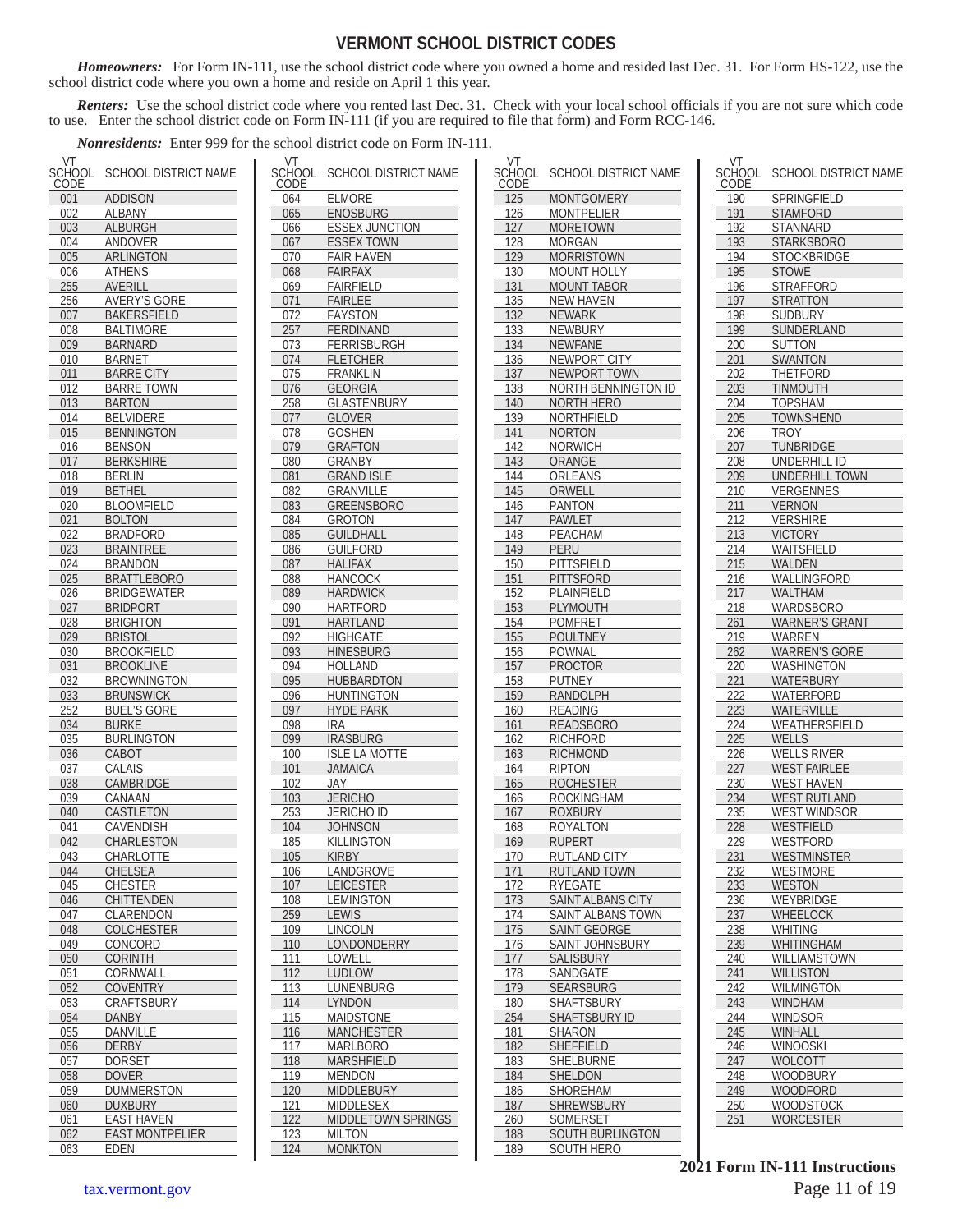### **2021 Vermont Tax Rate Schedules**

| Single Individuals, Schedule X |
|--------------------------------|
| .ما میبامام ممثله سیمیر از ممل |

Use if your filing status is: Single

| Single                          |                        |                                                  |       |                       |  |  |
|---------------------------------|------------------------|--------------------------------------------------|-------|-----------------------|--|--|
| If VT Taxable<br>Income is Over | <b>But Not</b><br>Over | VT Base<br>Tax is                                | Plus  | of the<br>amount over |  |  |
|                                 | 40,950                 | 0.00                                             | 3.35% |                       |  |  |
| 40,950                          | 75,000                 | 1,372.00                                         | 6.60% | 40,950                |  |  |
|                                 |                        | TAXABLE INCOME UNDER \$75,000 USE THE TAN TABLES |       |                       |  |  |
| 75,000                          | 99,200                 | 3,619.00                                         | 6.60% | 75,000                |  |  |
| 99,200                          | 206,950                | 5,216.00                                         | 7.60% | 99,200                |  |  |
| 206,950                         |                        | 13,405.00                                        | 8.75% | 206,950               |  |  |

#### **Married Filing Separately, Schedule Y-2**

Use if your filing status is: Married Filing Separately; or Civil Union Filing Separately

| If VT Taxable<br>Income is Over | <b>But Not</b><br>Over | VT Base<br>Tax is                                | Plus  | of the<br>amount over |
|---------------------------------|------------------------|--------------------------------------------------|-------|-----------------------|
|                                 | 34,200                 | 0.00                                             | 3.35% |                       |
| 34,200                          | 75,000                 | 1,146.00                                         | 6.60% | 34,200                |
|                                 |                        | TAXABLE INCOME UNDER \$75,000 USE THE TAN TABLES |       |                       |
| 75,000                          | 82,675                 | 3,839.00                                         | 6.60% | 75,000                |
| 82,675                          | 125,975                | 4,345.00                                         | 7.60% | 82,675                |
| 125,975                         |                        | 7,636.00                                         | 8.75% | 125,975               |

**Married Filing Jointly, Schedule Y-1** Use if your filing status is: Married Filing Jointly; Qualifying Widow(er); or Civil Union Filing Jointly

| If VT Taxable<br>Income is Over | <b>But Not</b><br>Over | VT Base<br>Tax is                                | Plus  | of the<br>amount over |
|---------------------------------|------------------------|--------------------------------------------------|-------|-----------------------|
|                                 | 68,400                 | 0.00                                             | 3.35% |                       |
| 68,400                          | 75,000                 | 2,291.00                                         | 6.60% | 68,400                |
|                                 |                        | TAXABLE INCOME UNDER \$75,000 USE THE TAX TABLES |       |                       |
| 75,000                          | 165,350                | 2,727.00                                         | 6.60% | 75,000                |
| 165,350                         | 251,950                | 8,690.00                                         | 7.60% | 165,350               |
| 251,950                         |                        | 15,272.00                                        | 8.75% | 251,950               |

**Heads of Household, Schedule Z** Use if your filing status is:

| If VT Taxable<br>Income is Over | <b>But Not</b><br>Over | VT Base<br>Tax is                                | Plus  | of the<br>amount over |
|---------------------------------|------------------------|--------------------------------------------------|-------|-----------------------|
|                                 | 54,850                 | 0.00                                             | 3.35% |                       |
| 54,850                          | 75,000                 | 1,837.00                                         | 6.60% | 54,850                |
|                                 |                        | TAXABLE INCOME UNDER \$75,000 USE THE TAN TABLES |       |                       |
| 75,000                          | 141,700                | 3,167.00                                         | 6.60% | 75,000                |
| 141,700                         | 229,450                | 7,570.00                                         | 7.60% | 141,700               |
| 229,450                         |                        | 14,239.00                                        | 8.75% | 229,450               |

*Example:*VT Taxable Income is \$82,000 (Form IN-111, Line 7). Filing Status is Married Filing Jointly. Use Schedule Y-1. Base Tax is \$2,727. Subtract \$75,000 from \$82,000. Multiply the result (\$7,000) by 6.6%. Add this amount (\$462) to Base Tax (\$2,727) for Vermont Tax of \$3,189. Enter \$3,189 on Form IN-111, Line 8.

**Please note:** For Adjusted Gross Incomes (IN-111, Line 1) exceeding \$150,000, Line 8 is the greater of **1)** 3% of Adjusted Gross Income less interest from U.S. obligations, or **2)** Tax Rate Schedule/Tax Table calculation.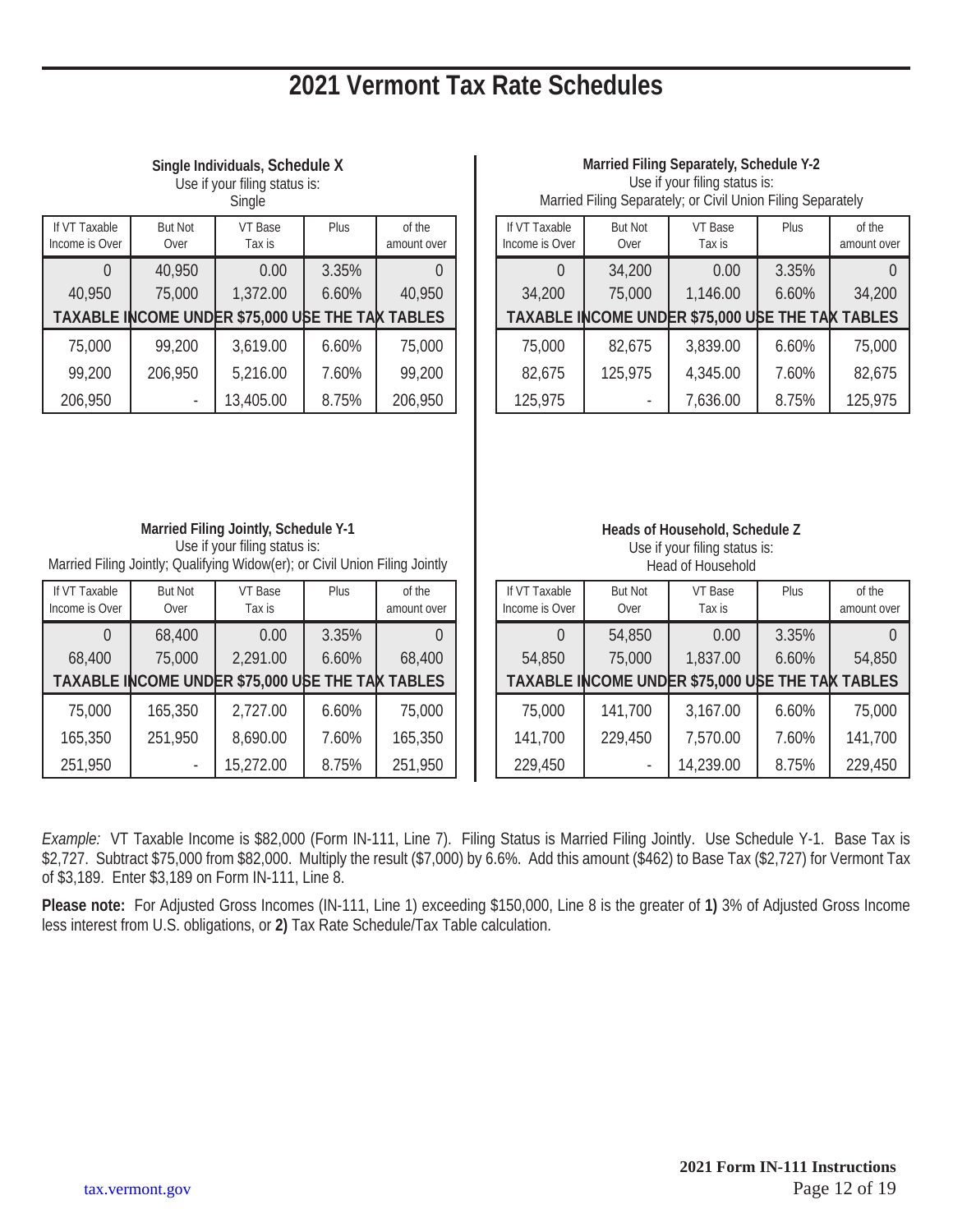### **2021 Vermont Tax Tables**

| If Taxable<br>Income is |                         |                       |                               | And your filing status is              |                           | If Taxable<br>Income is |                         | And your filing status is |                               |                                        | If Taxable<br>Income is   |          | And your filing status is      |            |                               |                                        |                           |
|-------------------------|-------------------------|-----------------------|-------------------------------|----------------------------------------|---------------------------|-------------------------|-------------------------|---------------------------|-------------------------------|----------------------------------------|---------------------------|----------|--------------------------------|------------|-------------------------------|----------------------------------------|---------------------------|
| At Least                | <b>But Less</b><br>Than | Single                | Married<br>filing<br>jointly* | Married<br>filing<br>sepa-<br>rately** | Head of<br>house-<br>hold | At Least                | <b>But Less</b><br>Than | Single                    | Married<br>filing<br>jointly* | Married<br>filing<br>sepa-<br>rately** | Head of<br>house-<br>hold | At Least | <b>But Less</b><br>Than        | Single     | Married<br>filing<br>jointly* | Married<br>filing<br>sepa-<br>rately** | Head of<br>house-<br>hold |
|                         |                         |                       |                               | Then your VT Tax is                    |                           |                         |                         |                           | Then your VT Tax is           |                                        |                           |          |                                |            | Then your VT Tax is           |                                        |                           |
|                         | $0-1,000$               |                       |                               |                                        |                           | 5,000                   |                         |                           |                               |                                        |                           |          | 10,000                         |            |                               |                                        |                           |
| $\bf{0}$<br><b>100</b>  | 100<br>200              | $\boldsymbol{0}$<br>5 | $\boldsymbol{0}$<br>5         | $\overline{0}$<br>5                    | $\mathbf{0}$<br>5         | 5,000<br>5,100          | 5,100<br>5,200          | 169<br>173                | 169<br>173                    | 169<br>173                             | 169<br>173                |          | 10,000 10,100<br>10,100 10,200 | 337<br>340 | 337<br>340                    | 337<br>340                             | 337<br>340                |
| <b>200</b>              | 300                     | 8                     | $\,8\,$                       | $\,8$                                  | 8                         | 5,200                   | 5,300                   | 176                       | 176                           | 176                                    | 176                       |          | 10,200 10,300                  | 343        | 343                           | 343                                    | 343                       |
| 300<br>400              | 400<br>500              | 12<br>15              | 12<br>15                      | 12<br>15                               | 12<br>15                  | 5,300<br>5,400          | 5,400<br>5,500          | 179<br>183                | 179<br>183                    | 179<br>183                             | 179<br>183                | 10,400   | 10,300 10,400<br>10,500        | 347<br>350 | 347<br>350                    | 347<br>350                             | 347<br>350                |
| 500                     | 600                     | 18                    | 18                            | 18                                     | 18                        | 5,500                   | 5,600                   | 186                       | 186                           | 186                                    | 186                       |          | 10,500 10,600                  | 353        | 353                           | 353                                    | 353                       |
| 600<br>700              | 700<br>800              | 22<br>25              | 22<br>25                      | 22<br>25                               | 22<br>25                  | 5,600<br>5,700          | 5,700<br>5,800          | 189<br>193                | 189<br>193                    | 189<br>193                             | 189<br>193                | 10,700   | 10,600 10,700<br>10,800        | 357<br>360 | 357<br>360                    | 357<br>360                             | 357<br>360                |
| 800                     | 900                     | 28                    | 28                            | 28                                     | 28                        | 5,800                   | 5,900                   | 196                       | 196                           | 196                                    | 196                       | 10,800   | 10,900                         | 363        | 363                           | 363                                    | 363                       |
| 900                     | 1,000<br>1,000          | 32                    | 32                            | 32                                     | 32                        | 5,900<br>6,000          | 6,000                   | 199                       | 199                           | 199                                    | 199                       |          | 10,900 11,000<br>11,000        | 367        | 367                           | 367                                    | 367                       |
| 1,000                   | 1,100                   | 35                    | 35                            | 35                                     | 35                        | 6,000                   | 6,100                   | 203                       | 203                           | 203                                    | 203                       |          | 11,000 11,100                  | 370        | 370                           | 370                                    | 370                       |
| 1,100                   | 1,200                   | 39                    | 39<br>42                      | 39<br>42                               | 39                        | 6,100                   | 6,200                   | 206                       | 206<br>209                    | 206<br>209                             | 206<br>209                |          | 11,100 11,200                  | 374<br>377 | 374<br>377                    | 374<br>377                             | 374<br>377                |
| 1,200<br>1,300          | 1,300<br>1,400          | 42<br>45              | 45                            | 45                                     | 42<br>45                  | 6,200<br>6,300          | 6,300<br>6,400          | 209<br>213                | 213                           | 213                                    | 213                       |          | 11,200 11,300<br>11,300 11,400 | 380        | 380                           | 380                                    | 380                       |
| 1,400                   | 1,500                   | 49                    | 49                            | 49                                     | 49                        | 6,400                   | 6,500                   | 216                       | 216                           | 216                                    | 216                       |          | 11,400 11,500                  | 384        | 384                           | 384                                    | 384                       |
| 1,500<br>1,600          | 1,600<br>1,700          | 52<br>55              | 52<br>55                      | 52<br>55                               | 52<br>55                  | 6,500<br>6,600          | 6,600<br>6,700          | 219<br>223                | 219<br>223                    | 219<br>223                             | 219<br>223                |          | 11,500 11,600<br>11,600 11,700 | 387<br>390 | 387<br>390                    | 387<br>390                             | 387<br>390                |
| 1,700                   | 1,800                   | 59                    | 59                            | 59                                     | 59                        | 6,700                   | 6,800                   | 226                       | 226                           | 226                                    | 226                       |          | 11,700 11,800                  | 394        | 394                           | 394                                    | 394                       |
| 1,800<br>1,900          | 1,900<br>2,000          | 62<br>65              | 62<br>65                      | 62<br>65                               | 62<br>65                  | 6,800<br>6,900          | 6,900<br>7,000          | 229<br>233                | 229<br>233                    | 229<br>233                             | 229<br>233                |          | 11,800 11,900<br>11,900 12,000 | 397<br>400 | 397<br>400                    | 397<br>400                             | 397<br>400                |
|                         | 2,000                   |                       |                               |                                        |                           | 7,000                   |                         |                           |                               |                                        |                           |          | 12,000                         |            |                               |                                        |                           |
| 2,000                   | 2,100                   | 69<br>72              | 69<br>72                      | 69                                     | 69                        | 7,000                   | 7,100                   | 236<br>240                | 236<br>240                    | 236<br>240                             | 236<br>240                |          | 12,000 12,100                  | 404<br>407 | 404<br>407                    | 404<br>407                             | 404                       |
| 2,100<br>2,200          | 2,200<br>2,300          | 75                    | 75                            | 72<br>75                               | 72<br>75                  | 7,100<br>7,200          | 7,200<br>7,300          | 243                       | 243                           | 243                                    | 243                       |          | 12,100 12,200<br>12,200 12,300 | 410        | 410                           | 410                                    | 407<br>410                |
| 2,300<br>2,400          | 2,400<br>2,500          | 79<br>82              | 79<br>82                      | 79<br>82                               | 79<br>82                  | 7,300<br>7,400          | 7,400<br>7,500          | 246<br>250                | 246<br>250                    | 246<br>250                             | 246<br>250                |          | 12,300 12,400<br>12,400 12,500 | 414<br>417 | 414<br>417                    | 414<br>417                             | 414<br>417                |
| 2,500                   | 2,600                   | 85                    | 85                            | 85                                     | 85                        | 7,500                   | 7,600                   | 253                       | 253                           | 253                                    | 253                       |          | 12,500 12,600                  | 420        | 420                           | 420                                    | 420                       |
| 2,600                   | 2,700                   | 89                    | 89                            | 89                                     | 89                        | 7,600                   | 7,700                   | 256                       | 256                           | 256                                    | 256                       |          | 12.600 12.700                  | 424        | 424                           | 424                                    | 424                       |
| 2,700<br>2,800          | 2,800<br>2,900          | 92<br>95              | 92<br>95                      | 92<br>95                               | 92<br>95                  | 7,700<br>7,800          | 7,800<br>7,900          | 260<br>263                | 260<br>263                    | 260<br>263                             | 260<br>263                |          | 12,700 12,800<br>12,800 12,900 | 427<br>430 | 427<br>430                    | 427<br>430                             | 427<br>430                |
| 2,900                   | 3,000                   | 99                    | 99                            | 99                                     | 99                        | 7,900                   | 8,000                   | 266                       | 266                           | 266                                    | 266                       |          | 12,900 13,000                  | 434        | 434                           | 434                                    | 434                       |
|                         | 3,000                   |                       |                               |                                        |                           | 8,000                   |                         |                           |                               |                                        |                           |          | 13,000                         |            |                               |                                        |                           |
| 3,000<br>3,100          | 3,100<br>3,200          | 102<br>106            | 102<br>106                    | 102<br>106                             | 102<br>106                | 8,000<br>8,100          | 8,100<br>8,200          | 270<br>273                | 270<br>273                    | 270<br>273                             | 270<br>273                |          | 13,000 13,100<br>13,100 13,200 | 437<br>441 | 437<br>441                    | 437<br>441                             | 437<br>441                |
| 3,200<br>3,300          | 3,300<br>3,400          | 109<br>112            | 109<br>112                    | 109<br>112                             | 109<br>112                | 8,200<br>8,300          | 8,300<br>8,400          | 276<br>280                | 276<br>280                    | 276<br>280                             | 276<br>280                |          | 13,200 13,300<br>13,300 13,400 | 444<br>447 | 444<br>447                    | 444<br>447                             | 444<br>447                |
| 3,400                   | 3,500                   | 116                   | 116                           | 116                                    | 116                       | 8,400                   | 8,500                   | 283                       | 283                           | 283                                    | 283                       |          | 13,400 13,500                  | 451        | 451                           | 451                                    | 451                       |
| 3,500                   | 3,600                   | 119                   | 119                           | 119                                    | 119                       | 8,500                   | 8,600                   | 286                       | 286                           | 286                                    | 286                       |          | 13,500 13,600                  | 454        | 454                           | 454                                    | 454                       |
| 3,600<br>3,700          | 3,700<br>3,800          | 122<br>126            | 122<br>126                    | 122<br>126                             | 122<br>126                | 8,600<br>8,700          | 8,700<br>8,800          | 290<br>293                | 290<br>293                    | 290<br>293                             | 290<br>293                |          | 13,600 13,700<br>13,700 13,800 | 457<br>461 | 457<br>461                    | 457<br>461                             | 457<br>461                |
| 3,800                   | 3,900                   | 129                   | 129                           | 129                                    | 129                       | 8,800                   | 8,900                   | 296                       | 296                           | 296                                    | 296                       |          | 13,800 13,900                  | 464        | 464                           | 464                                    | 464                       |
| 3,900                   | 4,000<br>4,000          | 132                   | 132                           | 132                                    | 132                       | 8,900<br>9,000          | 9,000                   | 300                       | 300                           | 300                                    | 300                       |          | 13,900 14,000<br>14,000        | 467        | 467                           | 467                                    | 467                       |
| 4,000                   | 4,100                   | 136                   | 136                           | 136                                    | 136                       | 9,000                   | 9,100                   | 303                       | 303                           | 303                                    | 303                       |          | 14,000 14,100                  | 471        | 471                           | 471                                    | 471                       |
| 4,100<br>4,200          | 4,200<br>4,300          | 139<br>142            | 139<br>142                    | 139<br>142                             | 139<br>142                | 9,100<br>9,200          | 9,200<br>9,300          | 307<br>310                | 307<br>310                    | 307<br>310                             | 307<br>310                |          | 14,100 14,200<br>14,200 14,300 | 474<br>477 | 474<br>477                    | 474<br>477                             | 474<br>477                |
| 4,300                   | 4,400                   | 146                   | 146                           | 146                                    | 146                       | 9,300                   | 9,400                   | 313                       | 313                           | 313                                    | 313                       |          | 14,300 14,400                  | 481        | 481                           | 481                                    | 481                       |
| 4,400                   | 4,500                   | 149                   | 149                           | 149                                    | 149                       | 9,400                   | 9,500                   | 317                       | 317                           | 317                                    | 317                       |          | 14,400 14,500                  | 484        | 484                           | 484                                    | 484                       |
| 4,500<br>4,600          | 4,600<br>4,700          | 152<br>156            | 152<br>156                    | 152<br>156                             | 152<br>156                | 9,500<br>9,600          | 9,600<br>9,700          | 320<br>323                | 320<br>323                    | 320<br>323                             | 320<br>323                |          | 14,500 14,600<br>14,600 14,700 | 487<br>491 | 487<br>491                    | 487<br>491                             | 487<br>491                |
| 4,700                   | 4,800                   | 159                   | 159                           | 159                                    | 159                       | 9,700                   | 9,800                   | 327                       | 327                           | 327                                    | 327                       |          | 14,700 14,800                  | 494        | 494                           | 494                                    | 494                       |
| 4,800<br>4,900          | 4,900<br>5,000          | 162<br>166            | 162<br>166                    | 162<br>166                             | 162<br>166                | 9,800<br>9,900          | 9,900<br>10,000         | 330<br>333                | 330<br>333                    | 330<br>333                             | 330<br>333                |          | 14,800 14,900<br>14,900 15,000 | 497<br>501 | 497<br>501                    | 497<br>501                             | 497<br>501                |
|                         |                         |                       |                               |                                        |                           |                         |                         |                           |                               |                                        |                           |          |                                |            |                               |                                        |                           |

\* This column also applies to qualifying widow(er) and civil union filing jointly status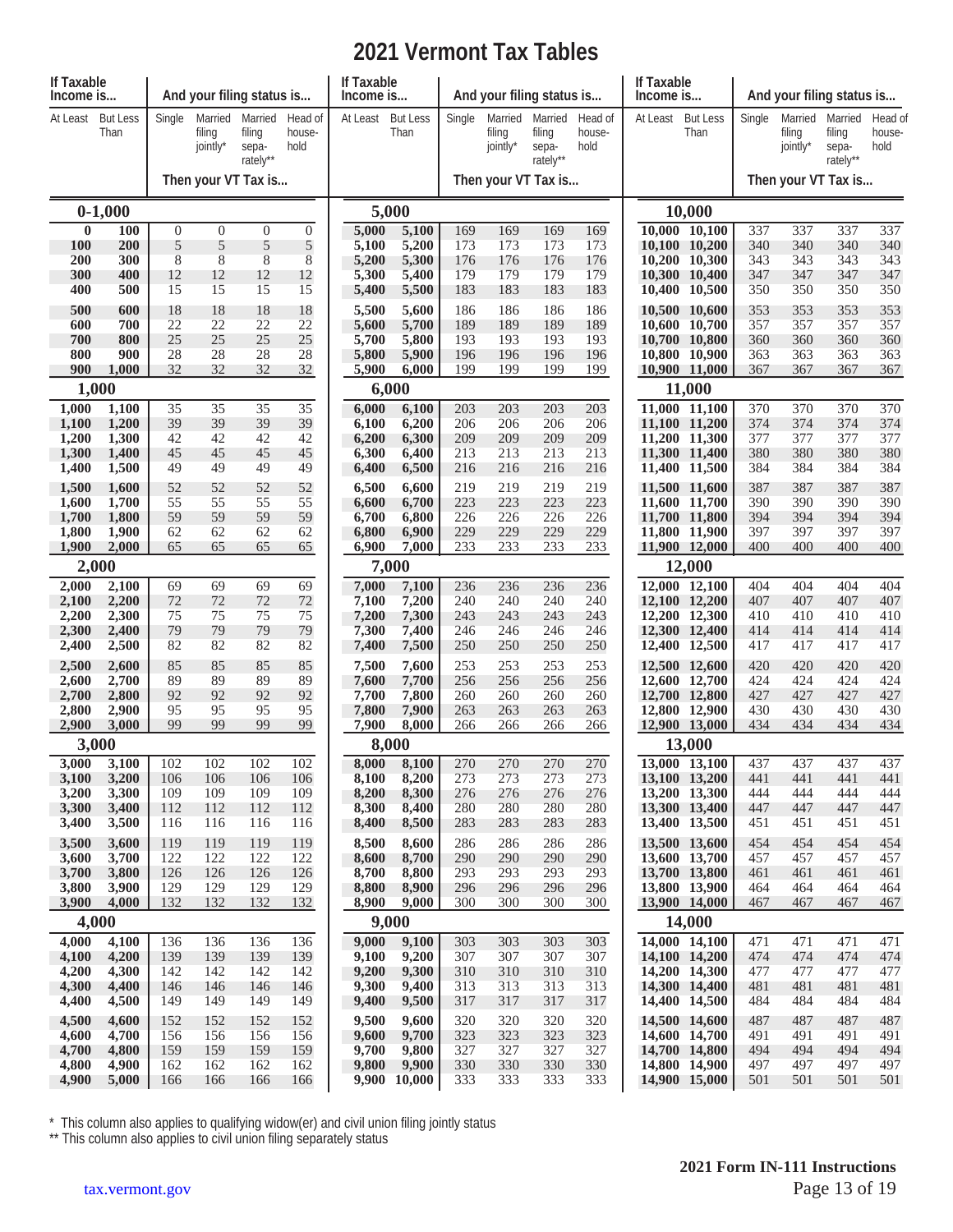| If Taxable<br>Income is        |                 |            |                    | And your filing status is |                | If Taxable<br>Income is |                                |            |                    | And your filing status is |                | If Taxable<br>Income is |                                |            | And your filing status is |                 |                |
|--------------------------------|-----------------|------------|--------------------|---------------------------|----------------|-------------------------|--------------------------------|------------|--------------------|---------------------------|----------------|-------------------------|--------------------------------|------------|---------------------------|-----------------|----------------|
| At Least                       | <b>But Less</b> | Single     | Married            | Married                   | Head of        | At Least                | <b>But Less</b>                | Single     | Married            | Married                   | Head of        | At Least                | <b>But Less</b>                | Single     | Married                   | Married         | Head of        |
|                                | Than            |            | filing<br>jointly* | filing<br>sepa-           | house-<br>hold |                         | Than                           |            | filing<br>jointly* | filing<br>sepa-           | house-<br>hold |                         | Than                           |            | filing<br>jointly*        | filing<br>sepa- | house-<br>hold |
|                                |                 |            |                    | rately**                  |                |                         |                                |            |                    | rately**                  |                |                         |                                |            |                           | rately**        |                |
|                                |                 |            |                    | Then your Vermont Tax is  |                |                         |                                |            |                    | Then your Vermont Tax is  |                |                         |                                |            | Then your Vermont Tax is  |                 |                |
|                                | 15,000          |            |                    |                           |                |                         | 20,000                         |            |                    |                           |                |                         | 25,000                         |            |                           |                 |                |
| 15,000 15,100                  |                 | 504        | 504                | 504                       | 504            |                         | 20,000 20,100                  | 672        | 672                | 672                       | 672            |                         | 25,000 25,100                  | 839        | 839                       | 839             | 839            |
| 15,100 15,200<br>15,200 15,300 |                 | 508<br>511 | 508<br>511         | 508<br>511                | 508<br>511     |                         | 20,100 20,200<br>20,200 20,300 | 675<br>678 | 675<br>678         | 675<br>678                | 675<br>678     |                         | 25,100 25,200<br>25,200 25,300 | 843<br>846 | 843<br>846                | 843<br>846      | 843<br>846     |
| 15,300 15,400                  |                 | 514        | 514                | 514                       | 514            |                         | 20,300 20,400                  | 682        | 682                | 682                       | 682            |                         | 25,300 25,400                  | 849        | 849                       | 849             | 849            |
| 15,400 15,500                  |                 | 518        | 518                | 518                       | 518            |                         | 20,400 20,500                  | 685        | 685                | 685                       | 685            |                         | 25,400 25,500                  | 853        | 853                       | 853             | 853            |
| 15,500 15,600<br>15,600 15,700 |                 | 521<br>524 | 521<br>524         | 521<br>524                | 521<br>524     |                         | 20,500 20,600<br>20,600 20,700 | 688<br>692 | 688<br>692         | 688<br>692                | 688<br>692     |                         | 25,500 25,600<br>25,600 25,700 | 856<br>859 | 856<br>859                | 856<br>859      | 856<br>859     |
| 15,700 15,800                  |                 | 528        | 528                | 528                       | 528            |                         | 20,700 20,800                  | 695        | 695                | 695                       | 695            |                         | 25,700 25,800                  | 863        | 863                       | 863             | 863            |
| 15,800 15,900                  |                 | 531        | 531                | 531                       | 531            |                         | 20,800 20,900                  | 698        | 698                | 698                       | 698            |                         | 25,800 25,900                  | 866        | 866                       | 866             | 866            |
| 15,900 16,000                  |                 | 534        | 534                | 534                       | 534            |                         | 20,900 21,000                  | 702        | 702                | 702                       | 702            |                         | 25,900 26,000                  | 869        | 869                       | 869             | 869            |
| 16,000 16,100                  | 16,000          | 538        | 538                | 538                       | 538            |                         | 21,000<br>21,000 21,100        | 705        | 705                | 705                       | 705            |                         | 26,000<br>26,000 26,100        | 873        | 873                       | 873             | 873            |
| 16,100 16,200                  |                 | 541        | 541                | 541                       | 541            |                         | 21,100 21,200                  | 709        | 709                | 709                       | 709            |                         | 26,100 26,200                  | 876        | 876                       | 876             | 876            |
| 16,200 16,300                  |                 | 544        | 544                | 544                       | 544            |                         | 21,200 21,300                  | 712        | 712                | 712                       | 712            |                         | 26,200 26,300                  | 879        | 879                       | 879             | 879            |
| 16,300 16,400<br>16,400 16,500 |                 | 548<br>551 | 548<br>551         | 548<br>551                | 548<br>551     |                         | 21,300 21,400<br>21,400 21,500 | 715<br>719 | 715<br>719         | 715<br>719                | 715<br>719     |                         | 26,300 26,400<br>26,400 26,500 | 883<br>886 | 883<br>886                | 883<br>886      | 883<br>886     |
| 16,500 16,600                  |                 | 554        | 554                | 554                       | 554            |                         | 21,500 21,600                  | 722        | 722                | 722                       | 722            |                         | 26,500 26,600                  | 889        | 889                       | 889             | 889            |
| 16,600 16,700                  |                 | 558        | 558                | 558                       | 558            |                         | 21,600 21,700                  | 725        | 725                | 725                       | 725            | 26,600                  | 26,700                         | 893        | 893                       | 893             | 893            |
| 16,700 16,800<br>16,800 16,900 |                 | 561<br>564 | 561<br>564         | 561<br>564                | 561<br>564     |                         | 21,700 21,800<br>21,800 21,900 | 729<br>732 | 729<br>732         | 729<br>732                | 729<br>732     | 26,800                  | 26,700 26,800<br>26,900        | 896<br>899 | 896<br>899                | 896<br>899      | 896<br>899     |
| 16,900 17,000                  |                 | 568        | 568                | 568                       | 568            |                         | 21,900 22,000                  | 735        | 735                | 735                       | 735            |                         | 26,900 27,000                  | 903        | 903                       | 903             | 903            |
|                                | 17,000          |            |                    |                           |                |                         | 22,000                         |            |                    |                           |                |                         | 27,000                         |            |                           |                 |                |
| 17,000 17,100                  |                 | 571        | 571                | 571                       | 571            |                         | 22,000 22,100                  | 739        | 739                | 739                       | 739            |                         | 27,000 27,100                  | 906        | 906                       | 906             | 906            |
| 17,100 17,200<br>17,200 17,300 |                 | 575<br>578 | 575<br>578         | 575<br>578                | 575<br>578     |                         | 22,100 22,200<br>22,200 22,300 | 742<br>745 | 742<br>745         | 742<br>745                | 742<br>745     |                         | 27,100 27,200<br>27,200 27,300 | 910<br>913 | 910<br>913                | 910<br>913      | 910<br>913     |
| 17,300 17,400                  |                 | 581        | 581                | 581                       | 581            |                         | 22,300 22,400                  | 749        | 749                | 749                       | 749            |                         | 27,300 27,400                  | 916        | 916                       | 916             | 916            |
| 17,400 17,500                  |                 | 585        | 585                | 585                       | 585            |                         | 22,400 22,500                  | 752        | 752                | 752                       | 752            |                         | 27,400 27,500                  | 920        | 920                       | 920             | 920            |
| 17,500 17,600<br>17,600 17,700 |                 | 588<br>591 | 588<br>591         | 588<br>591                | 588<br>591     |                         | 22,500 22,600<br>22,600 22,700 | 755<br>759 | 755<br>759         | 755<br>759                | 755<br>759     |                         | 27,500 27,600<br>27,600 27,700 | 923<br>926 | 923<br>926                | 923<br>926      | 923<br>926     |
| 17,700 17,800                  |                 | 595        | 595                | 595                       | 595            |                         | 22,700 22,800                  | 762        | 762                | 762                       | 762            |                         | 27,700 27,800                  | 930        | 930                       | 930             | 930            |
| 17,800 17,900                  |                 | 598        | 598                | 598                       | 598            |                         | 22,800 22,900                  | 765        | 765                | 765                       | 765            |                         | 27,800 27,900                  | 933        | 933                       | 933             | 933            |
| 17,900 18,000                  | 18,000          | 601        | 601                | 601                       | 601            |                         | 22,900 23,000<br>23,000        | 769        | 769                | 769                       | 769            |                         | 27,900 28,000<br>28,000        | 936        | 936                       | 936             | 936            |
| 18,000 18,100                  |                 | 605        | 605                | 605                       | 605            |                         | 23,000 23,100                  | 772        | 772                | 772                       | 772            |                         | 28,000 28,100                  | 940        | 940                       | 940             | 940            |
| 18,100 18,200                  |                 | 608        | 608                | 608                       | 608            |                         | 23,100 23,200                  | 776        | 776                | 776                       | 776            |                         | 28,100 28,200                  | 943        | 943                       | 943             | 943            |
| 18,200 18,300                  |                 | 611        | 611                | 611                       | 611            |                         | 23,200 23,300                  | 779        | 779                | 779                       | 779            |                         | 28,200 28,300                  | 946        | 946                       | 946             | 946            |
| 18,300 18,400<br>18,400 18,500 |                 | 615<br>618 | 615<br>618         | 615<br>618                | 615<br>618     |                         | 23,300 23,400<br>23,400 23,500 | 782<br>786 | 782<br>786         | 782<br>786                | 782<br>786     |                         | 28,300 28,400<br>28,400 28,500 | 950<br>953 | 950<br>953                | 950<br>953      | 950<br>953     |
| 18,500 18,600                  |                 | 621        | 621                | 621                       | 621            |                         | 23,500 23,600                  | 789        | 789                | 789                       | 789            |                         | 28,500 28,600                  | 956        | 956                       | 956             | 956            |
| 18,600 18,700                  |                 | 625        | 625                | 625                       | 625            |                         | 23,600 23,700                  | 792        | 792                | 792                       | 792            |                         | 28,600 28,700                  | 960        | 960                       | 960             | 960            |
| 18,700 18,800<br>18,800 18,900 |                 | 628<br>631 | 628<br>631         | 628<br>631                | 628<br>631     |                         | 23,700 23,800<br>23,800 23,900 | 796<br>799 | 796<br>799         | 796<br>799                | 796<br>799     |                         | 28,700 28,800<br>28,800 28,900 | 963<br>966 | 963<br>966                | 963<br>966      | 963<br>966     |
| 18,900 19,000                  |                 | 635        | 635                | 635                       | 635            |                         | 23,900 24,000                  | 802        | 802                | 802                       | 802            |                         | 28,900 29,000                  | 970        | 970                       | 970             | 970            |
|                                | 19,000          |            |                    |                           |                |                         | 24,000                         |            |                    |                           |                |                         | 29,000                         |            |                           |                 |                |
| 19,000 19,100                  |                 | 638        | 638                | 638                       | 638            |                         | 24,000 24,100                  | 806        | 806                | 806                       | 806            |                         | 29,000 29,100                  | 973        | 973                       | 973             | 973            |
| 19,100 19,200<br>19,200 19,300 |                 | 642<br>645 | 642<br>645         | 642<br>645                | 642<br>645     |                         | 24,100 24,200<br>24,200 24,300 | 809<br>812 | 809<br>812         | 809<br>812                | 809<br>812     |                         | 29,100 29,200<br>29,200 29,300 | 977<br>980 | 977<br>980                | 977<br>980      | 977<br>980     |
| 19,300 19,400                  |                 | 648        | 648                | 648                       | 648            |                         | 24,300 24,400                  | 816        | 816                | 816                       | 816            |                         | 29,300 29,400                  | 983        | 983                       | 983             | 983            |
| 19,400 19,500                  |                 | 652        | 652                | 652                       | 652            |                         | 24,400 24,500                  | 819        | 819                | 819                       | 819            |                         | 29,400 29,500                  | 987        | 987                       | 987             | 987            |
| 19,500 19,600<br>19,600 19,700 |                 | 655<br>658 | 655<br>658         | 655<br>658                | 655<br>658     |                         | 24,500 24,600<br>24,600 24,700 | 822<br>826 | 822<br>826         | 822<br>826                | 822<br>826     |                         | 29,500 29,600<br>29,600 29,700 | 990<br>993 | 990<br>993                | 990<br>993      | 990<br>993     |
| 19,700 19,800                  |                 | 662        | 662                | 662                       | 662            |                         | 24,700 24,800                  | 829        | 829                | 829                       | 829            |                         | 29,700 29,800                  | 997        | 997                       | 997             | 997            |
| 19,800 19,900                  |                 | 665        | 665                | 665                       | 665            |                         | 24,800 24,900                  | 832        | 832                | 832                       | 832            |                         | 29,800 29,900                  | 1000       | 1000                      | 1000            | 1000           |
| 19,900 20,000                  |                 | 668        | 668                | 668                       | 668            |                         | 24,900 25,000                  | 836        | 836                | 836                       | 836            |                         | 29,900 30,000                  | 1003       | 1003                      | 1003            | 1003           |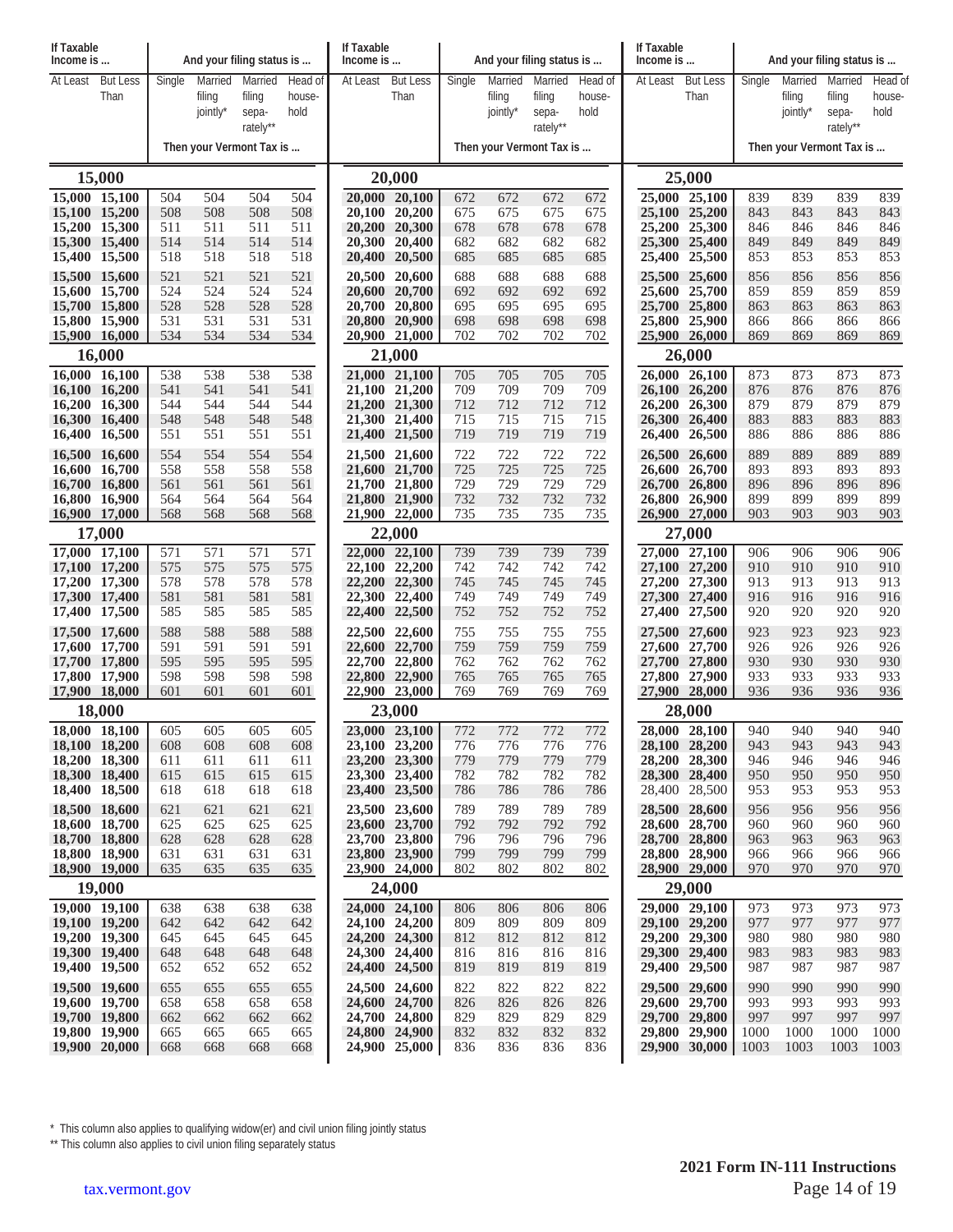| If Taxable                     | And your filing status is<br>Income is |              |                               | If Taxable<br>Income is                |                           | And your filing status is |                                     |              |                               | If Taxable<br>Income is                |                           | And your filing status is |                                |              |                               |                                        |                           |
|--------------------------------|----------------------------------------|--------------|-------------------------------|----------------------------------------|---------------------------|---------------------------|-------------------------------------|--------------|-------------------------------|----------------------------------------|---------------------------|---------------------------|--------------------------------|--------------|-------------------------------|----------------------------------------|---------------------------|
| At Least                       | <b>But Less</b><br>Than                | Single       | Married<br>filing<br>jointly' | Married<br>filing<br>sepa-<br>rately** | Head of<br>house-<br>hold | At Least                  | <b>But Less</b><br>Than             | Single       | Married<br>filing<br>jointly* | Married<br>filing<br>sepa-<br>rately** | Head of<br>house-<br>hold | At Least                  | <b>But Less</b><br>Than        | Single       | Married<br>filing<br>jointly* | Married<br>filing<br>sepa-<br>rately** | Head of<br>house-<br>hold |
|                                |                                        |              | Then your Vermont Tax is      |                                        |                           |                           |                                     |              | Then your Vermont Tax is      |                                        |                           |                           |                                |              | Then your Vermont Tax is      |                                        |                           |
|                                | 30,000                                 |              |                               |                                        |                           |                           | 35,000                              |              |                               |                                        |                           | 40,000                    |                                |              |                               |                                        |                           |
| 30,000 30,100                  | 30,100 30,200                          | 1007<br>1010 | 1007<br>1010                  | 1007<br>1010                           | 1007<br>1010              |                           | 35,000 35,100<br>35,100 35,200      | 1174<br>1178 | 1174<br>1178                  | 1202<br>1209                           | 1174<br>1178              | 40.000<br>40,100          | 40.100<br>40,200               | 1342<br>1345 | 1342<br>1345                  | 1532<br>1539                           | 1342<br>1345              |
| 30,200 30,300                  |                                        | 1013         | 1013                          | 1013                                   | 1013                      |                           | 35,200 35,300                       | 1181         | 1181                          | 1215                                   | 1181                      | 40,200                    | 40,300                         | 1348         | 1348                          | 1545                                   | 1348                      |
| 30,300 30,400<br>30,400        | 30,500                                 | 1017<br>1020 | 1017<br>1020                  | 1017<br>1020                           | 1017<br>1020              |                           | 35,300 35,400<br>35,400 35,500      | 1184<br>1188 | 1184<br>1188                  | 1222<br>1229                           | 1184<br>1188              | 40,300<br>40,400          | 40,400<br>40,500               | 1352<br>1355 | 1352<br>1355                  | 1552<br>1559                           | 1352<br>1355              |
| 30,500 30,600                  |                                        | 1023         | 1023                          | 1023                                   | 1023                      |                           | 35,500 35,600                       | 1191         | 1191                          | 1235                                   | 1191                      | 40,500                    | 40,600                         | 1358         | 1358                          | 1565                                   | 1358                      |
| 30,600 30,700                  | 30,700 30,800                          | 1027<br>1030 | 1027<br>1030                  | 1027<br>1030                           | 1027<br>1030              |                           | 35,600 35,700<br>35,700 35,800      | 1194<br>1198 | 1194<br>1198                  | 1242<br>1248                           | 1194<br>1198              | 40,600<br>40,700          | 40,700<br>40,800               | 1362<br>1365 | 1362<br>1365                  | 1572<br>1578                           | 1362<br>1365              |
| 30,800 30,900                  |                                        | 1033         | 1033                          | 1033                                   | 1033                      |                           | 35,800 35,900                       | 1201         | 1201                          | 1255                                   | 1201                      | 40,800                    | 40,900                         | 1368         | 1368                          | 1585                                   | 1368                      |
| 30,900 31,000                  |                                        | 1037         | 1037                          | 1037                                   | 1037                      |                           | 35,900 36,000                       | 1204         | 1204                          | 1262                                   | 1204                      | 40,900                    | 41,000                         | 1372         | 1372                          | 1592                                   | 1372                      |
| 31,000 31,100                  | 31,000                                 | 1040         | 1040                          | 1040                                   | 1040                      |                           | 36,000<br>36,000 36,100             | 1208         | 1208                          | 1268                                   | 1208                      | 41.000                    | 41,000<br>41,100               | 1379         | 1375                          | 1598                                   | 1375                      |
| 31,100 31,200                  |                                        | 1044         | 1044                          | 1044                                   | 1044                      | 36,100                    | 36,200                              | 1211         | 1211                          | 1275                                   | 1211                      | 41,100                    | 41,200                         | 1385         | 1379                          | 1605                                   | 1379                      |
| 31,200 31,300<br>31,300 31,400 |                                        | 1047<br>1050 | 1047<br>1050                  | 1047<br>1050                           | 1047<br>1050              | 36,300                    | 36,200 36,300<br>36,400             | 1214<br>1218 | 1214<br>1218                  | 1281<br>1288                           | 1214<br>1218              | 41,300                    | 41.200 41.300<br>41,400        | 1392<br>1398 | 1382<br>1385                  | 1611<br>1618                           | 1382<br>1385              |
| 31,400 31,500                  |                                        | 1054         | 1054                          | 1054                                   | 1054                      |                           | 36,400 36,500                       | 1221         | 1221                          | 1295                                   | 1221                      | 41,400                    | 41,500                         | 1405         | 1389                          | 1625                                   | 1389                      |
| 31,500 31,600                  |                                        | 1057         | 1057                          | 1057                                   | 1057                      |                           | 36,500 36,600                       | 1224         | 1224                          | 1301                                   | 1224                      | 41,500                    | 41,600                         | 1412         | 1392                          | 1631                                   | 1392                      |
| 31,600 31,700<br>31,700 31,800 |                                        | 1060<br>1064 | 1060<br>1064                  | 1060<br>1064                           | 1060<br>1064              | 36,700                    | 36,600 36,700<br>36,800             | 1228<br>1231 | 1228<br>1231                  | 1308<br>1314                           | 1228<br>1231              | 41,600<br>41,700          | 41,700<br>41,800               | 1418<br>1425 | 1395<br>1399                  | 1638<br>1644                           | 1395<br>1399              |
| 31,800 31,900                  |                                        | 1067         | 1067<br>1070                  | 1067<br>1070                           | 1067                      |                           | 36,800 36,900                       | 1234         | 1234<br>1238                  | 1321<br>1328                           | 1234                      | 41,800                    | 41,900<br>41,900 42,000        | 1431         | 1402                          | 1651                                   | 1402                      |
| 31,900 32,000                  | 32,000                                 | 1070         |                               |                                        | 1070                      |                           | 36,900 37,000<br>37,000             | 1238         |                               |                                        | 1238                      |                           | 42,000                         | 1438         | 1405                          | 1658                                   | 1405                      |
| 32,000 32,100                  |                                        | 1074         | 1074                          | 1074                                   | 1074                      |                           | 37,000 37,100                       | 1241         | 1241                          | 1334                                   | 1241                      | 42.000                    | 42,100                         | 1445         | 1409                          | 1664                                   | 1409                      |
| 32,200 32,300                  | 32,100 32,200                          | 1077<br>1080 | 1077<br>1080                  | 1077<br>1080                           | 1077<br>1080              |                           | 37,100 37,200<br>37,200 37,300      | 1245<br>1248 | 1245<br>1248                  | 1341<br>1347                           | 1245<br>1248              | 42,100<br>42,200          | 42,200<br>42,300               | 1451<br>1458 | 1412<br>1415                  | 1671<br>1677                           | 1412<br>1415              |
| 32,300 32,400                  |                                        | 1084         | 1084                          | 1084                                   | 1084                      |                           | 37,300 37,400                       | 1251         | 1251                          | 1354                                   | 1251                      | 42,300                    | 42,400                         | 1464         | 1419                          | 1684                                   | 1419                      |
| 32,400 32,500                  |                                        | 1087         | 1087                          | 1087                                   | 1087                      |                           | 37,400 37,500                       | 1255         | 1255                          | 1361                                   | 1255                      | 42,400                    | 42,500                         | 1471         | 1422                          | 1691                                   | 1422                      |
| 32,500 32,600<br>32,600 32,700 |                                        | 1090<br>1094 | 1090<br>1094                  | 1090<br>1094                           | 1090<br>1094              |                           | 37,500 37,600<br>37,600 37,700      | 1258<br>1261 | 1258<br>1261                  | 1367<br>1374                           | 1258<br>1261              | 42,500                    | 42,600<br>42,600 42,700        | 1478<br>1484 | 1425<br>1429                  | 1697<br>1704                           | 1425<br>1429              |
| 32,700 32,800                  |                                        | 1097         | 1097                          | 1097                                   | 1097                      |                           | 37,700 37,800                       | 1265         | 1265<br>1268                  | 1380<br>1387                           | 1265                      | 42,700<br>42,800          | 42,800                         | 1491<br>1497 | 1432<br>1435                  | 1710                                   | 1432<br>1435              |
| 32,800 32,900<br>32,900 33,000 |                                        | 1100<br>1104 | 1100<br>1104                  | 1100<br>1104                           | 1100<br>1104              |                           | 37,800 37,900<br>37,900 38,000      | 1268<br>1271 | 1271                          | 1394                                   | 1268<br>1271              |                           | 42,900<br>42,900 43,000        | 1504         | 1439                          | 1717<br>1724                           | 1439                      |
|                                | 33,000                                 |              |                               |                                        |                           |                           | 38,000                              |              |                               |                                        |                           |                           | 43,000                         |              |                               |                                        |                           |
| 33,100 33,200                  | 33,000 33,100   1107                   | 1111         | 1107<br>1111                  | 1107<br>1111                           | 1107<br>1111              |                           | 38,000 38,100 1275<br>38,100 38,200 | 1278         | 1275<br>1278                  | 1400<br>1407                           | 1275<br>1278              | 43,000                    | 43,100<br>43,100 43,200        | 1511<br>1517 | 1442<br>1446                  | 1730<br>1737                           | 1442<br>1446              |
| 33,200 33,300                  |                                        | 1114         | 1114                          | 1114                                   | 1114                      |                           | 38,200 38,300                       | 1281         | 1281                          | 1413                                   | 1281                      |                           | 43,200 43,300                  | 1524         | 1449                          | 1743                                   | 1449                      |
| 33,300 33,400<br>33,400 33,500 |                                        | 1117<br>1121 | 1117<br>1121                  | 1117<br>1121                           | 1117<br>1121              |                           | 38,300 38,400<br>38,400 38,500      | 1285<br>1288 | 1285<br>1288                  | 1420<br>1427                           | 1285<br>1288              |                           | 43,300 43,400<br>43,400 43,500 | 1530<br>1537 | 1452<br>1456                  | 1750<br>1757                           | 1452<br>1456              |
| 33,500 33,600                  |                                        | 1124         | 1124                          | 1124                                   | 1124                      |                           | 38,500 38,600                       | 1291         | 1291                          | 1433                                   | 1291                      |                           | 43,500 43,600                  | 1544         | 1459                          | 1763                                   | 1459                      |
| 33,600 33,700                  |                                        | 1127         | 1127                          | 1127                                   | 1127                      |                           | 38,600 38,700                       | 1295         | 1295                          | 1440                                   | 1295                      |                           | 43,600 43,700                  | 1550         | 1462                          | 1770                                   | 1462                      |
| 33,700 33,800<br>33,800 33,900 |                                        | 1131<br>1134 | 1131<br>1134                  | 1131<br>1134                           | 1131<br>1134              |                           | 38,700 38,800<br>38,800 38,900      | 1298<br>1301 | 1298<br>1301                  | 1446<br>1453                           | 1298<br>1301              |                           | 43,700 43,800<br>43,800 43,900 | 1557<br>1563 | 1466<br>1469                  | 1776<br>1783                           | 1466<br>1469              |
| 33,900 34,000                  |                                        | 1137         | 1137                          | 1137                                   | 1137                      |                           | 38,900 39,000                       | 1305         | 1305                          | 1460                                   | 1305                      |                           | 43,900 44,000                  | 1570         | 1472                          | 1790                                   | 1472                      |
|                                | 34,000                                 |              |                               |                                        |                           |                           | 39,000                              |              |                               |                                        |                           |                           | 44,000                         |              |                               |                                        |                           |
| 34,000 34,100<br>34,100 34,200 |                                        | 1141<br>1144 | 1141<br>1144                  | 1141<br>1144                           | 1141<br>1144              |                           | 39,000 39,100<br>39,100 39,200      | 1308<br>1312 | 1308<br>1312                  | 1466<br>1473                           | 1308<br>1312              |                           | 44,000 44,100<br>44,100 44,200 | 1577<br>1583 | 1476<br>1479                  | 1796<br>1803                           | 1476<br>1479              |
| 34,200 34,300                  |                                        | 1147         | 1147                          | 1149                                   | 1147                      |                           | 39,200 39,300                       | 1315         | 1315                          | 1479                                   | 1315                      |                           | 44,200 44,300                  | 1590         | 1482                          | 1809                                   | 1482                      |
| 34,300 34,400<br>34,400 34,500 |                                        | 1151<br>1154 | 1151<br>1154                  | 1156<br>1163                           | 1151<br>1154              |                           | 39,300 39,400<br>39,400 39,500      | 1318<br>1322 | 1318<br>1322                  | 1486<br>1493                           | 1318<br>1322              |                           | 44,300 44,400<br>44,400 44,500 | 1596<br>1603 | 1486<br>1489                  | 1816<br>1823                           | 1486<br>1489              |
| 34,500 34,600                  |                                        | 1157         | 1157                          | 1169                                   | 1157                      |                           | 39,500 39,600                       | 1325         | 1325                          | 1499                                   | 1325                      |                           | 44,500 44,600                  | 1610         | 1492                          | 1829                                   | 1492                      |
| 34,600 34,700<br>34,700 34,800 |                                        | 1161<br>1164 | 1161<br>1164                  | 1176<br>1182                           | 1161<br>1164              |                           | 39,600 39,700<br>39,700 39,800      | 1328<br>1332 | 1328<br>1332                  | 1506<br>1512                           | 1328<br>1332              |                           | 44,600 44,700<br>44,700 44,800 | 1616<br>1623 | 1496<br>1499                  | 1836<br>1842                           | 1496<br>1499              |
| 34,800 34,900                  |                                        | 1167         | 1167                          | 1189                                   | 1167                      |                           | 39,800 39,900                       | 1335         | 1335                          | 1519                                   | 1335                      |                           | 44,800 44,900                  | 1629         | 1502                          | 1849                                   | 1502                      |
| 34,900 35,000                  |                                        | 1171         | 1171                          | 1196                                   | 1171                      |                           | 39,900 40,000   1338                |              | 1338                          | 1526                                   | 1338                      |                           | 44,900 45,000   1636           |              | 1506                          | 1856                                   | 1506                      |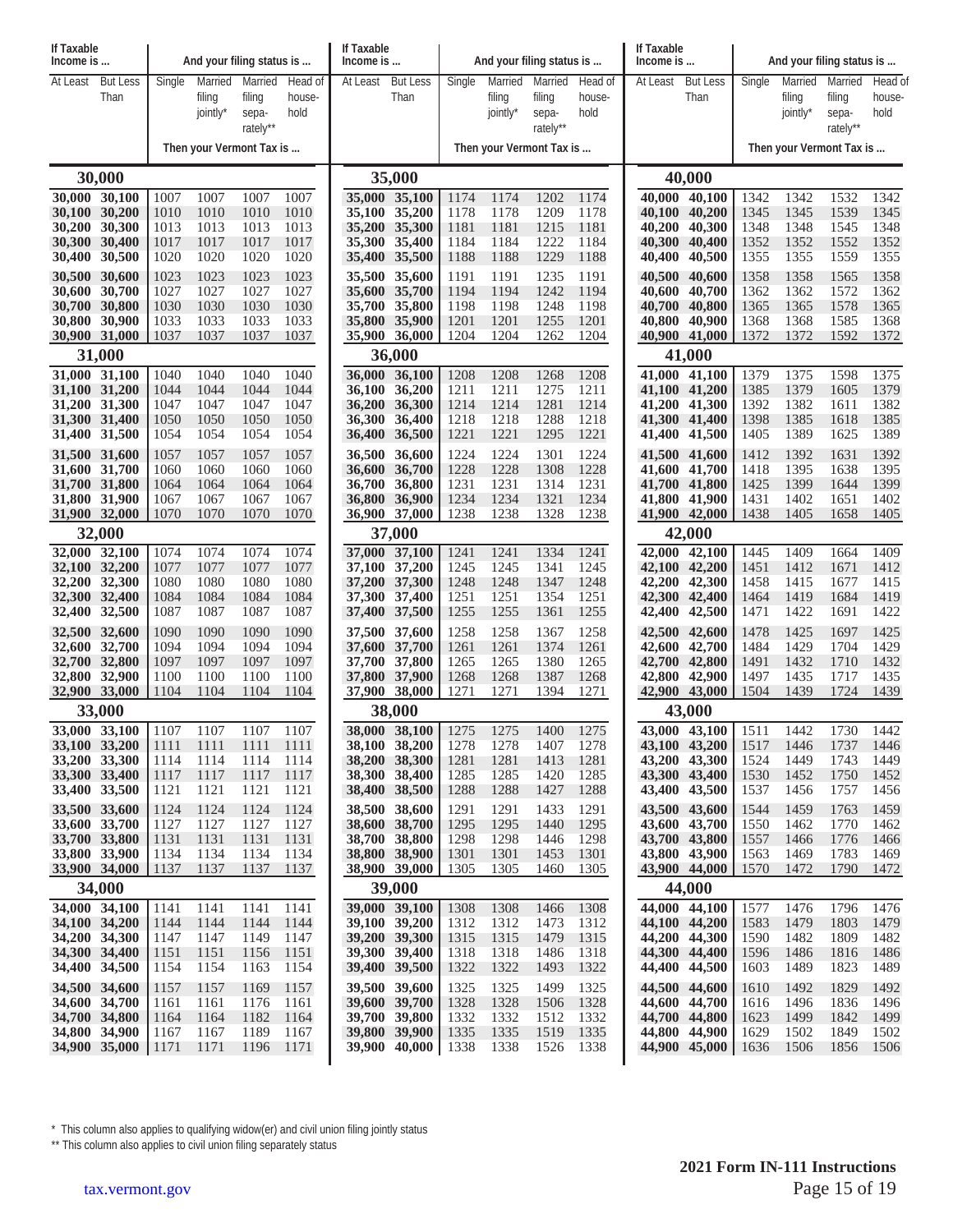| If Taxable<br>Income is        |                 |              |              | And your filing status is |              | If Taxable<br>Income is |                                |              | And your filing status is |                   |              | If Taxable<br>Income is |                                |              | And your filing status is |                   |              |
|--------------------------------|-----------------|--------------|--------------|---------------------------|--------------|-------------------------|--------------------------------|--------------|---------------------------|-------------------|--------------|-------------------------|--------------------------------|--------------|---------------------------|-------------------|--------------|
| At Least                       | <b>But Less</b> | Single       | Married      | Married                   | Head of      | At Least                | <b>But Less</b>                | Single       | Married                   | Married           | Head of      | At Least                | <b>But Less</b>                | Single       | Married                   | Married           | Head of      |
|                                | Than            |              | filing       | filing                    | house-       |                         | Than                           |              | filing                    | filing            | house-       |                         | Than                           |              | filing                    | filing            | house-       |
|                                |                 |              | jointly*     | sepa-<br>rately**         | hold         |                         |                                |              | jointly*                  | sepa-<br>rately** | hold         |                         |                                |              | jointly*                  | sepa-<br>rately** | hold         |
|                                |                 |              |              | Then your Vermont Tax is  |              |                         |                                |              | Then your Vermont Tax is  |                   |              |                         |                                |              | Then your Vermont Tax is  |                   |              |
|                                | 45,000          |              |              |                           |              | 50,000                  |                                |              |                           |                   | 55,000       |                         |                                |              |                           |                   |              |
| 45,000 45,100                  |                 | 1643         | 1509         | 1862                      | 1509         |                         | 50,000 50,100                  | 1973         | 1677                      | 2192              | 1677         |                         | 55,000 55,100                  | 2303         | 1844                      | 2522              | 1850         |
| 45,100 45,200                  |                 | 1649         | 1513         | 1869                      | 1513         |                         | 50,100 50,200                  | 1979         | 1680                      | 2199              | 1680         |                         | 55,100 55,200                  | 2309         | 1848                      | 2529              | 1857         |
| 45,200 45,300<br>45,300 45,400 |                 | 1656<br>1662 | 1516<br>1519 | 1875<br>1882              | 1516<br>1519 |                         | 50,200 50,300<br>50,300 50,400 | 1986<br>1992 | 1683<br>1687              | 2205<br>2212      | 1683<br>1687 |                         | 55,200 55,300<br>55,300 55,400 | 2316<br>2322 | 1851<br>1854              | 2535<br>2542      | 1863<br>1870 |
| 45,400                         | 45,500          | 1669         | 1523         | 1889                      | 1523         |                         | 50,400 50,500                  | 1999         | 1690                      | 2219              | 1690         | 55,400                  | 55,500                         | 2329         | 1858                      | 2549              | 1877         |
| 45,500 45,600                  |                 | 1676         | 1526         | 1895                      | 1526         |                         | 50,500 50,600                  | 2006         | 1693                      | 2225              | 1693         |                         | 55,500 55,600                  | 2336         | 1861                      | 2555              | 1883         |
| 45,600                         | 45,700          | 1682         | 1529         | 1902<br>1908              | 1529         |                         | 50,600 50,700                  | 2012         | 1697                      | 2232<br>2238      | 1697         |                         | 55,600 55,700                  | 2342<br>2349 | 1864                      | 2562              | 1890<br>1896 |
| 45,700 45,800<br>45,800 45,900 |                 | 1689<br>1695 | 1533<br>1536 | 1915                      | 1533<br>1536 |                         | 50,700 50,800<br>50,800 50,900 | 2019<br>2025 | 1700<br>1703              | 2245              | 1700<br>1703 |                         | 55,700 55,800<br>55,800 55,900 | 2355         | 1868<br>1871              | 2568<br>2575      | 1903         |
| 45,900 46,000                  |                 | 1702         | 1539         | 1922                      | 1539         |                         | 50,900 51,000                  | 2032         | 1707                      | 2252              | 1707         |                         | 55,900 56,000                  | 2362         | 1874                      | 2582              | 1910         |
|                                | 46,000          |              |              |                           |              |                         | 51,000                         |              |                           |                   |              |                         | 56,000                         |              |                           |                   |              |
| 46,000 46,100<br>46,100 46,200 |                 | 1709<br>1715 | 1543<br>1546 | 1928<br>1935              | 1543<br>1546 |                         | 51,000 51,100<br>51,100 51,200 | 2039<br>2045 | 1710<br>1714              | 2258<br>2265      | 1710<br>1714 |                         | 56,000 56,100<br>56,100 56,200 | 2369<br>2375 | 1878<br>1881              | 2588<br>2595      | 1916<br>1923 |
| 46,200 46,300                  |                 | 1722         | 1549         | 1941                      | 1549         |                         | 51,200 51,300                  | 2052         | 1717                      | 2271              | 1717         | 56,200                  | 56,300                         | 2382         | 1884                      | 2601              | 1929         |
| 46,300 46,400                  |                 | 1728         | 1553         | 1948                      | 1553         |                         | 51,300 51,400                  | 2058         | 1720                      | 2278              | 1720         | 56,300                  | 56,400                         | 2388         | 1888                      | 2608              | 1936         |
| 46,400                         | 46,500          | 1735         | 1556         | 1955                      | 1556         |                         | 51,400 51,500                  | 2065         | 1724                      | 2285              | 1724         |                         | 56,400 56,500                  | 2395         | 1891                      | 2615              | 1943         |
| 46,500 46,600<br>46,600        | 46,700          | 1742<br>1748 | 1559<br>1563 | 1961<br>1968              | 1559<br>1563 |                         | 51,500 51,600<br>51,600 51,700 | 2072<br>2078 | 1727<br>1730              | 2291<br>2298      | 1727<br>1730 | 56,500<br>56,600        | 56,600<br>56,700               | 2402<br>2408 | 1894<br>1898              | 2621<br>2628      | 1949<br>1956 |
| 46,700 46,800                  |                 | 1755         | 1566         | 1974                      | 1566         |                         | 51,700 51,800                  | 2085         | 1734                      | 2304              | 1734         |                         | 56,700 56,800                  | 2415         | 1901                      | 2634              | 1962         |
| 46,800 46,900                  |                 | 1761         | 1569         | 1981                      | 1569         |                         | 51,800 51,900                  | 2091         | 1737                      | 2311              | 1737         |                         | 56,800 56,900                  | 2421         | 1904                      | 2641              | 1969         |
| 46,900 47,000                  | 47,000          | 1768         | 1573         | 1988                      | 1573         |                         | 51,900 52,000<br>52,000        | 2098         | 1740                      | 2318              | 1740         |                         | 56,900 57,000<br>57,000        | 2428         | 1908                      | 2648              | 1976         |
| 47,000 47,100                  |                 | 1775         | 1576         | 1994                      | 1576         |                         | 52,000 52,100                  | 2105         | 1744                      | 2324              | 1744         |                         | 57,000 57,100                  | 2435         | 1911                      | 2654              | 1982         |
| 47,100 47,200                  |                 | 1781         | 1580         | 2001                      | 1580         |                         | 52,100 52,200                  | 2111         | 1747                      | 2331              | 1747         |                         | 57,100 57,200                  | 2441         | 1915                      | 2661              | 1989         |
| 47,200 47,300                  |                 | 1788         | 1583         | 2007                      | 1583         |                         | 52,200 52,300                  | 2118         | 1750                      | 2337              | 1750         |                         | 57,200 57,300                  | 2448         | 1918                      | 2667              | 1995<br>2002 |
| 47,300 47,400<br>47,400 47,500 |                 | 1794<br>1801 | 1586<br>1590 | 2014<br>2021              | 1586<br>1590 |                         | 52,300 52,400<br>52,400 52,500 | 2124<br>2131 | 1754<br>1757              | 2344<br>2351      | 1754<br>1757 |                         | 57,300 57,400<br>57,400 57,500 | 2454<br>2461 | 1921<br>1925              | 2674<br>2681      | 2009         |
| 47,500 47,600                  |                 | 1808         | 1593         | 2027                      | 1593         |                         | 52,500 52,600                  | 2138         | 1760                      | 2357              | 1760         |                         | 57,500 57,600                  | 2468         | 1928                      | 2687              | 2015         |
| 47,600 47,700                  |                 | 1814         | 1596         | 2034                      | 1596         |                         | 52,600 52,700                  | 2144         | 1764                      | 2364              | 1764         | 57,600                  | 57,700                         | 2474         | 1931                      | 2694              | 2022         |
| 47,700 47,800<br>47,800 47,900 |                 | 1821<br>1827 | 1600<br>1603 | 2040<br>2047              | 1600<br>1603 |                         | 52,700 52,800<br>52,800 52,900 | 2151<br>2157 | 1767<br>1770              | 2370<br>2377      | 1767<br>1770 |                         | 57,700 57,800<br>57,800 57,900 | 2481<br>2487 | 1935<br>1938              | 2700<br>2707      | 2028<br>2035 |
| 47,900 48,000                  |                 | 1834         | 1606         | 2054                      | 1606         |                         | 52,900 53,000                  | 2164         | 1774                      | 2384              | 1774         |                         | 57,900 58,000                  | 2494         | 1941                      | 2714              | 2042         |
|                                | 48,000          |              |              |                           |              |                         | 53,000                         |              |                           |                   |              |                         | 58,000                         |              |                           |                   |              |
| 48,000 48,100                  |                 | 1841         | 1610         | 2060                      | 1610         |                         | 53,000 53,100                  | 2171         | 1777                      | 2390              | 1777         |                         | 58,000 58,100                  | 2501         | 1945                      | 2720              | 2048         |
| 48,100 48,200<br>48,200 48,300 |                 | 1847<br>1854 | 1613<br>1616 | 2067<br>2073              | 1613<br>1616 |                         | 53,100 53,200<br>53,200 53,300 | 2177<br>2184 | 1781<br>1784              | 2397<br>2403      | 1781<br>1784 |                         | 58,100 58,200<br>58,200 58,300 | 2507<br>2514 | 1948<br>1951              | 2727<br>2733      | 2055<br>2061 |
| 48,300 48,400                  |                 | 1860         | 1620         | 2080                      | 1620         |                         | 53,300 53,400                  | 2190         | 1787                      | 2410              | 1787         |                         | 58,300 58,400                  | 2520         | 1955                      | 2740              | 2068         |
| 48,400 48,500                  |                 | 1867         | 1623         | 2087                      | 1623         |                         | 53,400 53,500                  | 2197         | 1791                      | 2417              | 1791         |                         | 58,400 58,500                  | 2527         | 1958                      | 2747              | 2075         |
| 48,500 48,600<br>48,600 48,700 |                 | 1874<br>1880 | 1626<br>1630 | 2093<br>2100              | 1626<br>1630 |                         | 53,500 53,600<br>53,600 53,700 | 2204<br>2210 | 1794<br>1797              | 2423<br>2430      | 1794<br>1797 |                         | 58,500 58,600<br>58,600 58,700 | 2534<br>2540 | 1961<br>1965              | 2753<br>2760      | 2081<br>2088 |
| 48,700 48,800                  |                 | 1887         | 1633         | 2106                      | 1633         |                         | 53,700 53,800                  | 2217         | 1801                      | 2436              | 1801         |                         | 58,700 58,800                  | 2547         | 1968                      | 2766              | 2094         |
| 48,800 48,900<br>48,900 49,000 |                 | 1893<br>1900 | 1636<br>1640 | 2113<br>2120              | 1636<br>1640 |                         | 53,800 53,900<br>53,900 54,000 | 2223<br>2230 | 1804<br>1807              | 2443<br>2450      | 1804<br>1807 |                         | 58,800 58,900<br>58,900 59,000 | 2553<br>2560 | 1971<br>1975              | 2773<br>2780      | 2101<br>2108 |
|                                | 49,000          |              |              |                           |              |                         | 54,000                         |              |                           |                   |              |                         | 59,000                         |              |                           |                   |              |
| $49,000$ $49,100$              |                 | 1907         | 1643         | 2126                      | 1643         |                         | 54,000 54,100                  | 2237         | 1811                      | 2456              | 1811         |                         | $\overline{59,000}$ 59,100     | 2567         | 1978                      | 2786              | 2114         |
| 49,100 49,200                  |                 | 1913         | 1647         | 2133                      | 1647         |                         | 54,100 54,200                  | 2243         | 1814                      | 2463              | 1814         |                         | 59,100 59,200                  | 2573         | 1982                      | 2793              | 2121         |
| 49,200 49,300<br>49,300 49,400 |                 | 1920<br>1926 | 1650<br>1653 | 2139<br>2146              | 1650<br>1653 |                         | 54,200 54,300<br>54,300 54,400 | 2250<br>2256 | 1817<br>1821              | 2469<br>2476      | 1817<br>1821 |                         | 59,200 59,300<br>59,300 59,400 | 2580<br>2586 | 1985<br>1988              | 2799<br>2806      | 2127<br>2134 |
| 49,400 49,500                  |                 | 1933         | 1657         | 2153                      | 1657         |                         | 54,400 54,500                  | 2263         | 1824                      | 2483              | 1824         |                         | 59,400 59,500                  | 2593         | 1992                      | 2813              | 2141         |
| 49,500 49,600                  |                 | 1940         | 1660         | 2159                      | 1660         |                         | 54,500 54,600                  | 2270         | 1827                      | 2489              | 1827         |                         | 59,500 59,600                  | 2600         | 1995                      | 2819              | 2147         |
| 49,600 49,700                  |                 | 1946         | 1663         | 2166                      | 1663         |                         | 54,600 54,700                  | 2276         | 1831                      | 2496              | 1831         |                         | 59,600 59,700                  | 2606         | 1998                      | 2826              | 2154         |
| 49,700 49,800<br>49,800 49,900 |                 | 1953<br>1959 | 1667<br>1670 | 2172<br>2179              | 1667<br>1670 |                         | 54,700 54,800<br>54,800 54,900 | 2283<br>2289 | 1834<br>1837              | 2502<br>2509      | 1834<br>1837 |                         | 59,700 59,800<br>59,800 59,900 | 2613<br>2619 | 2002<br>2005              | 2832<br>2839      | 2160<br>2167 |
| 49,900 50,000                  |                 | 1966         | 1673         | 2186                      | 1673         |                         | 54,900 55,000                  | 2296         | 1841                      | 2516              | 1844         |                         | 59,900 60,000                  | 2626         | 2008                      | 2846              | 2174         |
|                                |                 |              |              |                           |              |                         |                                |              |                           |                   |              |                         |                                |              |                           |                   |              |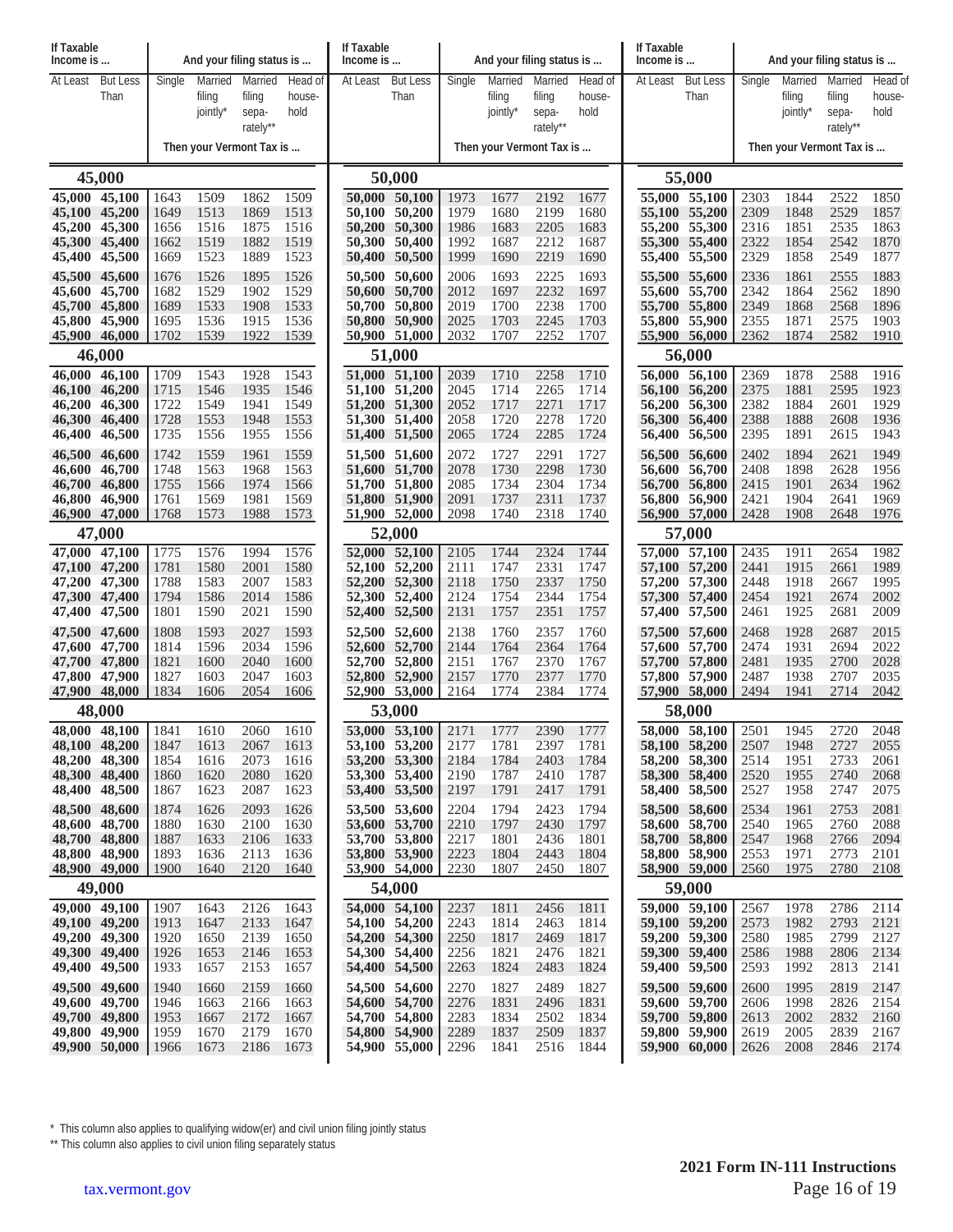| If Taxable<br>Income is        |                                | And your filing status is |                               |                                        |                           | If Taxable<br>Income is |                                | And your filing status is |                               |                                        |                           | If Taxable<br>Income is |                                | And your filing status is |                               |                                        |                           |
|--------------------------------|--------------------------------|---------------------------|-------------------------------|----------------------------------------|---------------------------|-------------------------|--------------------------------|---------------------------|-------------------------------|----------------------------------------|---------------------------|-------------------------|--------------------------------|---------------------------|-------------------------------|----------------------------------------|---------------------------|
| At Least                       | <b>But Less</b><br>Than        | Single                    | Married<br>filing<br>jointly* | Married<br>filing<br>sepa-<br>rately** | Head of<br>house-<br>hold | At Least                | <b>But Less</b><br>Than        | Single                    | Married<br>filing<br>jointly* | Married<br>filing<br>sepa-<br>rately** | Head of<br>house-<br>hold | At Least                | <b>But Less</b><br>Than        | Single                    | Married<br>filing<br>jointly* | Married<br>filing<br>sepa-<br>rately** | Head of<br>house-<br>hold |
|                                |                                |                           | Then your Vermont Tax is      |                                        |                           |                         |                                | Then your Vermont Tax is  |                               |                                        |                           |                         | Then your Vermont Tax is       |                           |                               |                                        |                           |
|                                | 60,000                         |                           |                               |                                        |                           |                         | 65,000                         |                           |                               |                                        |                           |                         | 70,000                         |                           |                               |                                        |                           |
| 60,000 60,100<br>60,100 60,200 |                                | 2633<br>2639              | 2012<br>2015                  | 2852<br>2859                           | 2180<br>2187              |                         | 65,000 65,100<br>65,100 65,200 | 2963<br>2969              | 2179<br>2183                  | 3182<br>3189                           | 2510<br>2517              | 70,100                  | 70,000 70,100<br>70,200        | 3293<br>3299              | 2400<br>2407                  | 3512<br>3519                           | 2840<br>2847              |
| 60,200 60,300                  |                                | 2646                      | 2018                          | 2865                                   | 2193                      |                         | 65,200 65,300                  | 2976                      | 2186                          | 3195                                   | 2523                      | 70,200                  | 70,300                         | 3306                      | 2413                          | 3525                                   | 2853                      |
| 60,300 60,400                  |                                | 2652                      | 2022                          | 2872                                   | 2200                      |                         | 65,300 65,400                  | 2982                      | 2189                          | 3202                                   | 2530                      | 70,300                  | 70,400                         | 3312                      | 2420                          | 3532                                   | 2860                      |
| 60,400 60,500<br>60,500 60,600 |                                | 2659<br>2666              | 2025<br>2028                  | 2879<br>2885                           | 2207<br>2213              |                         | 65,400 65,500<br>65,500 65,600 | 2989<br>2996              | 2193<br>2196                  | 3209<br>3215                           | 2537<br>2543              | 70,400<br>70,500        | 70,500<br>70,600               | 3319<br>3326              | 2426<br>2433                  | 3539<br>3545                           | 2867<br>2873              |
| 60,600 60,700                  |                                | 2672                      | 2032                          | 2892                                   | 2220                      |                         | 65,600 65,700                  | 3002                      | 2199                          | 3222                                   | 2550                      | 70,600                  | 70,700                         | 3332                      | 2440                          | 3552                                   | 2880                      |
| 60,700 60,800                  |                                | 2679                      | 2035                          | 2898                                   | 2226                      |                         | 65,700 65,800                  | 3009                      | 2203                          | 3228                                   | 2556                      | 70,700                  | 70,800                         | 3339                      | 2446                          | 3558                                   | 2886                      |
| 60,800 60,900                  | 60,900 61,000                  | 2685<br>2692              | 2038<br>2042                  | 2905<br>2912                           | 2233<br>2240              |                         | 65,800 65,900<br>65,900 66,000 | 3015<br>3022              | 2206<br>2209                  | 3235<br>3242                           | 2563<br>2570              | 70,800                  | 70,900<br>70,900 71,000        | 3345<br>3352              | 2453<br>2459                  | 3565<br>3572                           | 2893<br>2900              |
|                                | 61,000                         |                           |                               |                                        |                           |                         | 66,000                         |                           |                               |                                        |                           |                         | 71,000                         |                           |                               |                                        |                           |
| 61,000 61,100                  |                                | 2699                      | 2045                          | 2918                                   | 2246                      |                         | 66,000 66,100                  | 3029                      | 2213                          | 3248                                   | 2576                      |                         | 71,000 71,100                  | 3359                      | 2466                          | 3578                                   | 2906                      |
| 61,100 61,200<br>61,200 61,300 |                                | 2705<br>2712              | 2049<br>2052                  | 2925<br>2931                           | 2253<br>2259              |                         | 66,100 66,200<br>66,200 66,300 | 3035<br>3042              | 2216<br>2219                  | 3255<br>3261                           | 2583<br>2589              |                         | 71,100 71,200<br>71,200 71,300 | 3365<br>3372              | 2473<br>2479                  | 3585<br>3591                           | 2913<br>2919              |
| 61,300 61,400                  |                                | 2718                      | 2055                          | 2938                                   | 2266                      |                         | 66,300 66,400                  | 3048                      | 2223                          | 3268                                   | 2596                      |                         | 71,300 71,400                  | 3378                      | 2486                          | 3598                                   | 2926                      |
| 61,400 61,500                  |                                | 2725                      | 2059                          | 2945                                   | 2273                      |                         | 66,400 66,500                  | 3055                      | 2226                          | 3275                                   | 2603                      | 71,400                  | 71,500                         | 3385                      | 2492                          | 3605                                   | 2933                      |
| 61,500 61,600<br>61,600 61,700 |                                | 2732<br>2738              | 2062<br>2065                  | 2951<br>2958                           | 2279<br>2286              |                         | 66,500 66,600<br>66,600 66,700 | 3062<br>3068              | 2229<br>2233                  | 3281<br>3288                           | 2609<br>2616              | 71,600                  | 71,500 71,600<br>71,700        | 3392<br>3398              | 2499<br>2506                  | 3611<br>3618                           | 2939<br>2946              |
| 61,700 61,800                  |                                | 2745                      | 2069                          | 2964                                   | 2292                      |                         | 66,700 66,800                  | 3075                      | 2236                          | 3294                                   | 2622                      |                         | 71,700 71,800                  | 3405                      | 2512                          | 3624                                   | 2952                      |
| 61,800 61,900                  | 61,900 62,000                  | 2751<br>2758              | 2072<br>2075                  | 2971<br>2978                           | 2299<br>2306              |                         | 66,800 66,900<br>66,900 67,000 | 3081<br>3088              | 2239<br>2243                  | 3301<br>3308                           | 2629<br>2636              |                         | 71,800 71,900<br>71,900 72,000 | 3411<br>3418              | 2519<br>2525                  | 3631<br>3638                           | 2959<br>2966              |
|                                | 62,000                         |                           |                               |                                        |                           |                         | 67,000                         |                           |                               |                                        |                           |                         | 72,000                         |                           |                               |                                        |                           |
| 62,000 62,100                  |                                | 2765                      | 2079                          | 2984                                   | 2312                      |                         | 67,000 67,100                  | 3095                      | 2246                          | 3314                                   | 2642                      |                         | 72,000 72,100                  | 3425                      | 2532                          | 3644                                   | 2972                      |
| 62,100 62,200<br>62,200 62,300 |                                | 2771<br>2778              | 2082<br>2085                  | 2991<br>2997                           | 2319<br>2325              |                         | 67,100 67,200<br>67,200 67,300 | 3101<br>3108              | 2250<br>2253                  | 3321<br>3327                           | 2649<br>2655              | 72,200                  | 72,100 72,200<br>72,300        | 3431<br>3438              | 2539<br>2545                  | 3651<br>3657                           | 2979<br>2985              |
| 62,300 62,400                  |                                | 2784                      | 2089                          | 3004                                   | 2332                      |                         | 67,300 67,400                  | 3114                      | 2256                          | 3334                                   | 2662                      |                         | 72,300 72,400                  | 3444                      | 2552                          | 3664                                   | 2992                      |
| 62,400 62,500                  |                                | 2791                      | 2092                          | 3011                                   | 2339                      |                         | 67,400 67,500                  | 3121                      | 2260                          | 3341                                   | 2669                      | 72,400                  | 72,500                         | 3451                      | 2558                          | 3671                                   | 2999                      |
| 62,500 62,600<br>62,600 62,700 |                                | 2798<br>2804              | 2095<br>2099                  | 3017<br>3024                           | 2345<br>2352              |                         | 67,500 67,600<br>67,600 67,700 | 3128<br>3134              | 2263<br>2266                  | 3347<br>3354                           | 2675<br>2682              | 72,500<br>72,600        | 72,600<br>72,700               | 3458<br>3464              | 2565<br>2572                  | 3677<br>3684                           | 3005<br>3012              |
| 62,700 62,800                  |                                | 2811                      | 2102                          | 3030                                   | 2358                      |                         | 67,700 67,800                  | 3141                      | 2270                          | 3360                                   | 2688                      |                         | 72,700 72,800                  | 3471                      | 2578                          | 3690                                   | 3018                      |
| 62,800 62,900<br>62,900 63,000 |                                | 2817<br>2824              | 2105<br>2109                  | 3037<br>3044                           | 2365<br>2372              |                         | 67,800 67,900<br>67,900 68,000 | 3147<br>3154              | 2273<br>2276                  | 3367<br>3374                           | 2695<br>2702              |                         | 72,800 72,900<br>72,900 73,000 | 3477<br>3484              | 2585<br>2591                  | 3697<br>3704                           | 3025<br>3032              |
|                                | 63,000                         |                           |                               |                                        |                           |                         | 68,000                         |                           |                               |                                        |                           |                         | 73,000                         |                           |                               |                                        |                           |
|                                | 63,000 63,100                  |                           | 2112                          | 3050                                   | 2378                      |                         | 68,000 68,100 3161             |                           | 2280                          | 3380                                   | 2708                      |                         | 73,000 73,100                  | 3491                      | 2598                          | 3710                                   | 3038                      |
|                                | 63,100 63,200                  | 2837                      | 2116                          | 3057                                   | 2385                      |                         | 68,100 68,200                  | 3167                      | 2283                          | 3387                                   | 2715                      |                         | 73,100 73,200                  | 3497                      | 2605                          | 3717                                   | 3045                      |
|                                | 63,200 63,300<br>63,300 63,400 | 2844<br>2850              | 2119<br>2122                  | 3063<br>3070                           | 2391<br>2398              |                         | 68,200 68,300<br>68,300 68,400 | 3174<br>3180              | 2286<br>2290                  | 3393<br>3400                           | 2721<br>2728              |                         | 73,200 73,300<br>73,300 73,400 | 3504<br>3510              | 2611<br>2618                  | 3723<br>3730                           | 3051<br>3058              |
|                                | 63,400 63,500                  | 2857                      | 2126                          | 3077                                   | 2405                      |                         | 68,400 68,500                  | 3187                      | 2294                          | 3407                                   | 2735                      |                         | 73,400 73,500                  | 3517                      | 2624                          | 3737                                   | 3065                      |
|                                | 63,500 63,600                  | 2864<br>2870              | 2129                          | 3083                                   | 2411                      |                         | 68,500 68,600                  | 3194                      | 2301                          | 3413                                   | 2741                      |                         | 73,500 73,600                  | 3524                      | 2631                          | 3743                                   | 3071                      |
| 63,700 63,800                  | 63,600 63,700                  | 2877                      | 2132<br>2136                  | 3090<br>3096                           | 2418<br>2424              |                         | 68,600 68,700<br>68,700 68,800 | 3200<br>3207              | 2308<br>2314                  | 3420<br>3426                           | 2748<br>2754              |                         | 73,600 73,700<br>73,700 73,800 | 3530<br>3537              | 2638<br>2644                  | 3750<br>3756                           | 3078<br>3084              |
| 63,800 63,900                  |                                | 2883                      | 2139                          | 3103                                   | 2431                      |                         | 68,800 68,900                  | 3213                      | 2321                          | 3433                                   | 2761                      |                         | 73,800 73,900                  | 3543                      | 2651                          | 3763                                   | 3091                      |
|                                | 63,900 64,000<br>64,600        | 2890                      | 2142                          | 3110                                   | 2438                      |                         | 68,900 69,000<br>69,000        | 3220                      | 2327                          | 3440                                   | 2768                      |                         | 73,900 74,000<br>74,000        | 3550                      | 2657                          | 3770                                   | 3098                      |
| 64,000 64,100                  |                                | 2897                      | 2146                          | 3116                                   | 2444                      |                         | 69,000 69,100                  | 3227                      | 2334                          | 3446                                   | 2774                      |                         | 74,000 74,100                  | 3557                      | 2664                          | 3776                                   | 3104                      |
| 64,100 64,200                  |                                | 2903                      | 2149                          | 3123                                   | 2451                      |                         | 69,100 69,200                  | 3233                      | 2341                          | 3453                                   | 2781                      |                         | 74,100 74,200                  | 3563                      | 2671                          | 3783                                   | 3111                      |
|                                | 64,200 64,300<br>64,300 64,400 | 2910<br>2916              | 2152<br>2156                  | 3129<br>3136                           | 2457<br>2464              |                         | 69,200 69,300<br>69,300 69,400 | 3240<br>3246              | 2347<br>2354                  | 3459<br>3466                           | 2787<br>2794              |                         | 74,200 74,300<br>74,300 74,400 | 3570<br>3576              | 2677<br>2684                  | 3789<br>3796                           | 3117<br>3124              |
|                                | 64,400 64,500                  | 2923                      | 2159                          | 3143                                   | 2471                      |                         | 69,400 69,500                  | 3253                      | 2360                          | 3473                                   | 2801                      |                         | 74,400 74,500                  | 3583                      | 2690                          | 3803                                   | 3131                      |
|                                | 64,500 64,600                  | 2930                      | 2162                          | 3149                                   | 2477                      |                         | 69,500 69,600                  | 3260                      | 2367                          | 3479                                   | 2807                      |                         | 74,500 74,600                  | 3590                      | 2697                          | 3809                                   | 3137                      |
| 64,700 64,800                  | 64,600 64,700                  | 2936<br>2943              | 2166<br>2169                  | 3156<br>3162                           | 2484<br>2490              |                         | 69,600 69,700<br>69,700 69,800 | 3266<br>3273              | 2374<br>2380                  | 3486<br>3492                           | 2814<br>2820              |                         | 74,600 74,700<br>74,700 74,800 | 3596<br>3603              | 2704<br>2710                  | 3816<br>3822                           | 3144<br>3150              |
|                                | 64,800 64,900                  | 2949                      | 2172                          | 3169                                   | 2497                      |                         | 69,800 69,900                  | 3279                      | 2387                          | 3499                                   | 2827                      |                         | 74,800 74,900                  | 3609                      | 2717                          | 3829                                   | 3157                      |
|                                | 64,900 65,000                  | 2956                      | 2176                          | 3176 2504                              |                           |                         | $69,900$ 70,000                | 3286                      | 2393                          | 3506                                   | 2834                      |                         | 74,900 75,000 3616             |                           | 2723                          | 3836                                   | 3164                      |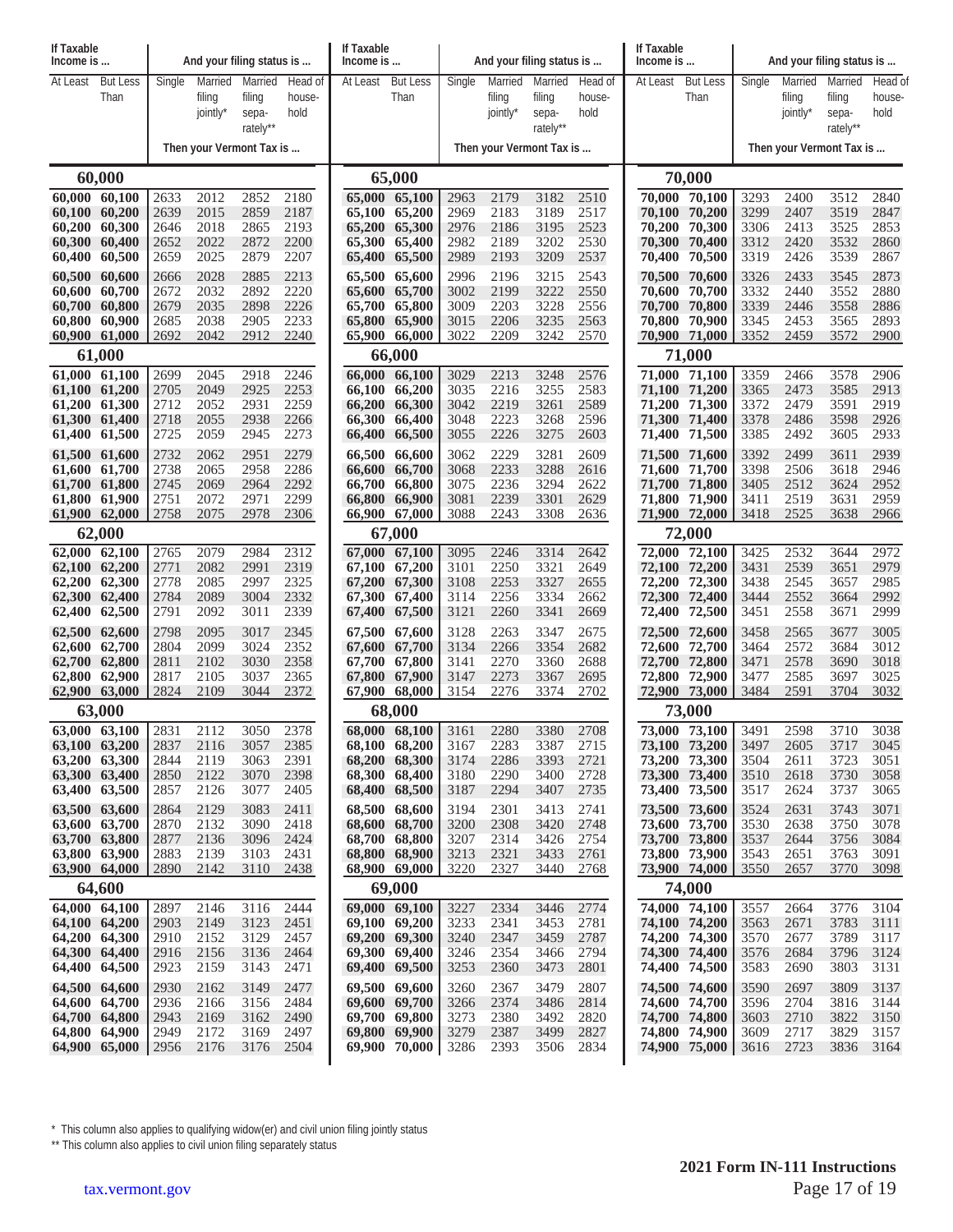# **Your Contribution Matters**

Use your tax refund or tax payment to support these Vermont organizations. Enter the amount of your gift on Form IN-111, Vermont Income Tax Return, Line 23a through 23d. You may contribute to more than one organization.